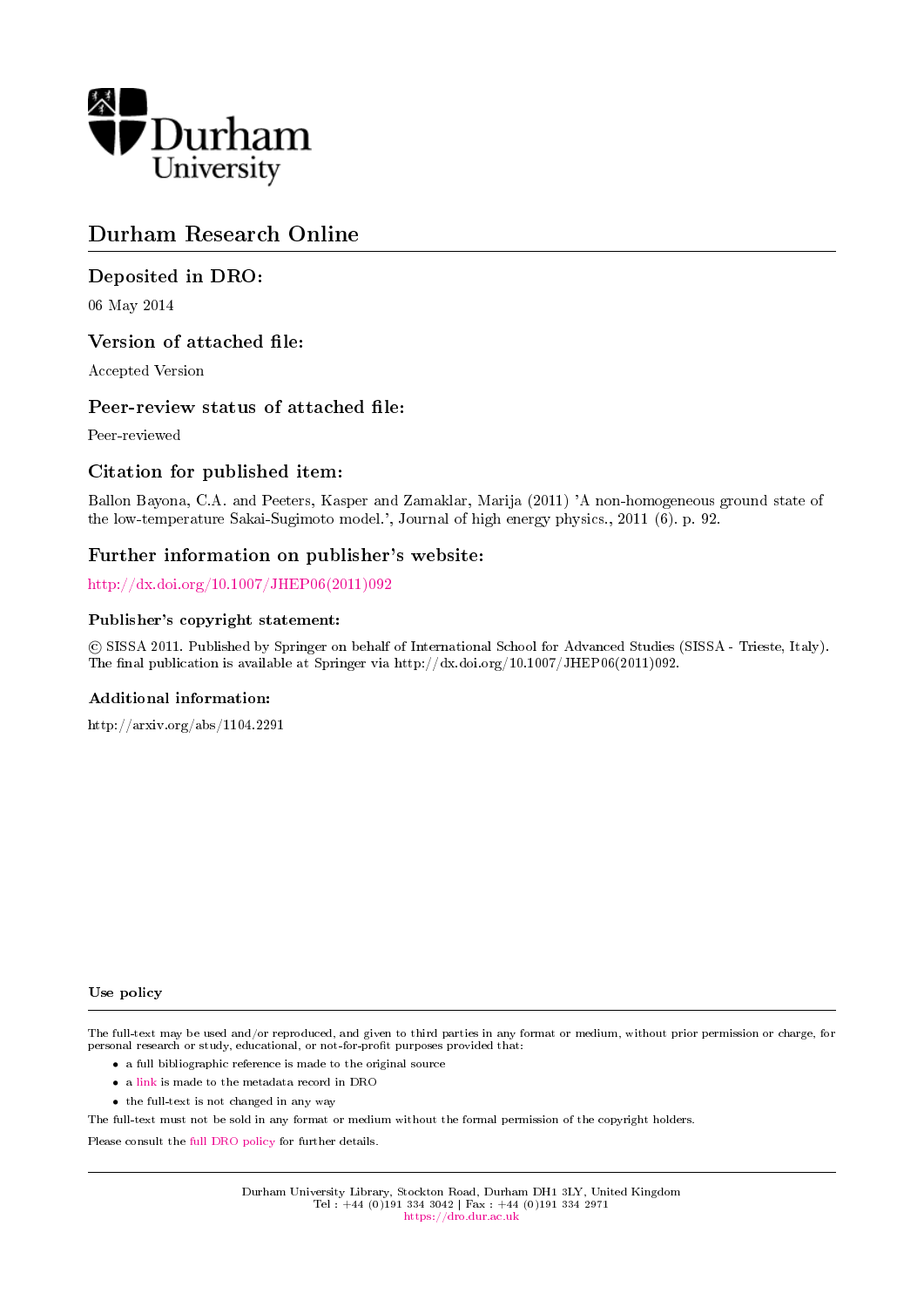# A non-homogeneous ground state of the low-temperature Sakai-Sugimoto model

C.A. Ballon Bayona, Kasper Peeters and Marija Zamaklar

Department of Mathematical Sciences, Durham University, South Road, Durham DH1 3LE, United Kingdom. E-mail: [c.a.m.ballonbayona@durham.ac.uk](mailto:c.a.m.ballonbayona@durham.ac.uk), [kasper.peeters@durham.ac.uk](mailto:kasper.peeters@durham.ac.uk), [marija.zamaklar@durham.ac.uk](mailto:marija.zamaklar@durham.ac.uk)

ABSTRACT: We study the instability of the low-temperature QCD vacuum at large- $N_c$ due to an axial chemical potential, using the holographic Sakai-Sugimoto model. We explicitly construct the ground state of the theory, which corresponds to a translationally non-invariant configuration.

KEYWORDS: AdS/QCD, chemical potential, chiral density wave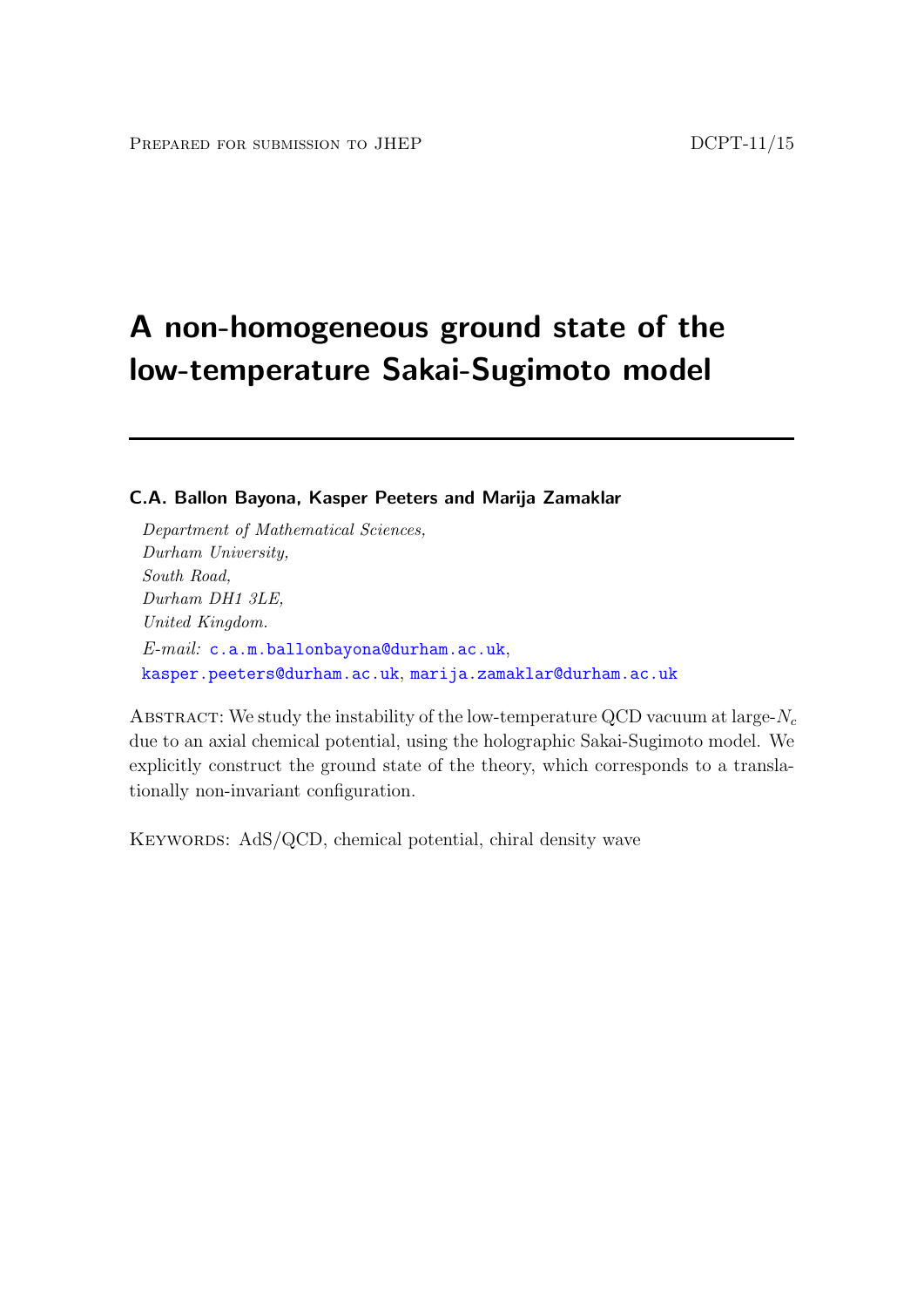## Contents

| Introduction                                          | $\mathbf 1$      |
|-------------------------------------------------------|------------------|
| Chemical potentials in the Sakai-Sugimoto model       | 3                |
| Review of the model<br>2.1                            | 3                |
| Holographic realisation of chemical potentials<br>2.2 | $\boldsymbol{6}$ |
| 3 <sup>1</sup><br>The spatially modulated phase       | 8                |
| Equations of motion<br>3.1                            | 8                |
| 3.2 The abelian ansatz                                | 9                |
| Analysis of the ground state<br>$3.3\phantom{0}$      | 11               |
| Spatially modulated phase for the DBI action          | 16               |
| Stability analysis<br>4.1                             | 17               |
| Ground state: Maxwell versus DBI<br>4.2               | 19               |
| Discussion and open questions                         | 19               |
| Appendix: The Hamiltonian                             | 21               |
| Maxwell truncation<br>6.1                             | 21               |
| DBI-CS Hamiltonian<br>6.2                             | 22               |
|                                                       |                  |

## <span id="page-2-0"></span>1 Introduction

The behaviour of QCD at non-zero temperature and density is an active area of research both from a theoretical as well as an experimental perspective. While perturbation theory can be used at very large temperatures or densities, this is of limited use in intermediate regimes such as those that are relevant for heavy ion collisions or the description of the interior of neutron stars, where QCD is strongly coupled. Lattice methods in turn are hard to apply to highly time-dependent processes, and also pose difficulties when dealing with systems with large baryon density because of the sign problem. Alternative techniques are therefore called for. The gauge/gravity duality provides a non-conventional approach to the study of strongly coupled gauge theories, and while the dual of QCD proper is not known (not even in the large- $N_c$ limit), some of the current proposals for holographic duals of gauge theories do at least seem to capture several qualitative properties of strongly coupled QCD.

One of the key questions related to QCD at non-zero quark chemical potential is that of the character of the ground state. Various models suggest that, for particular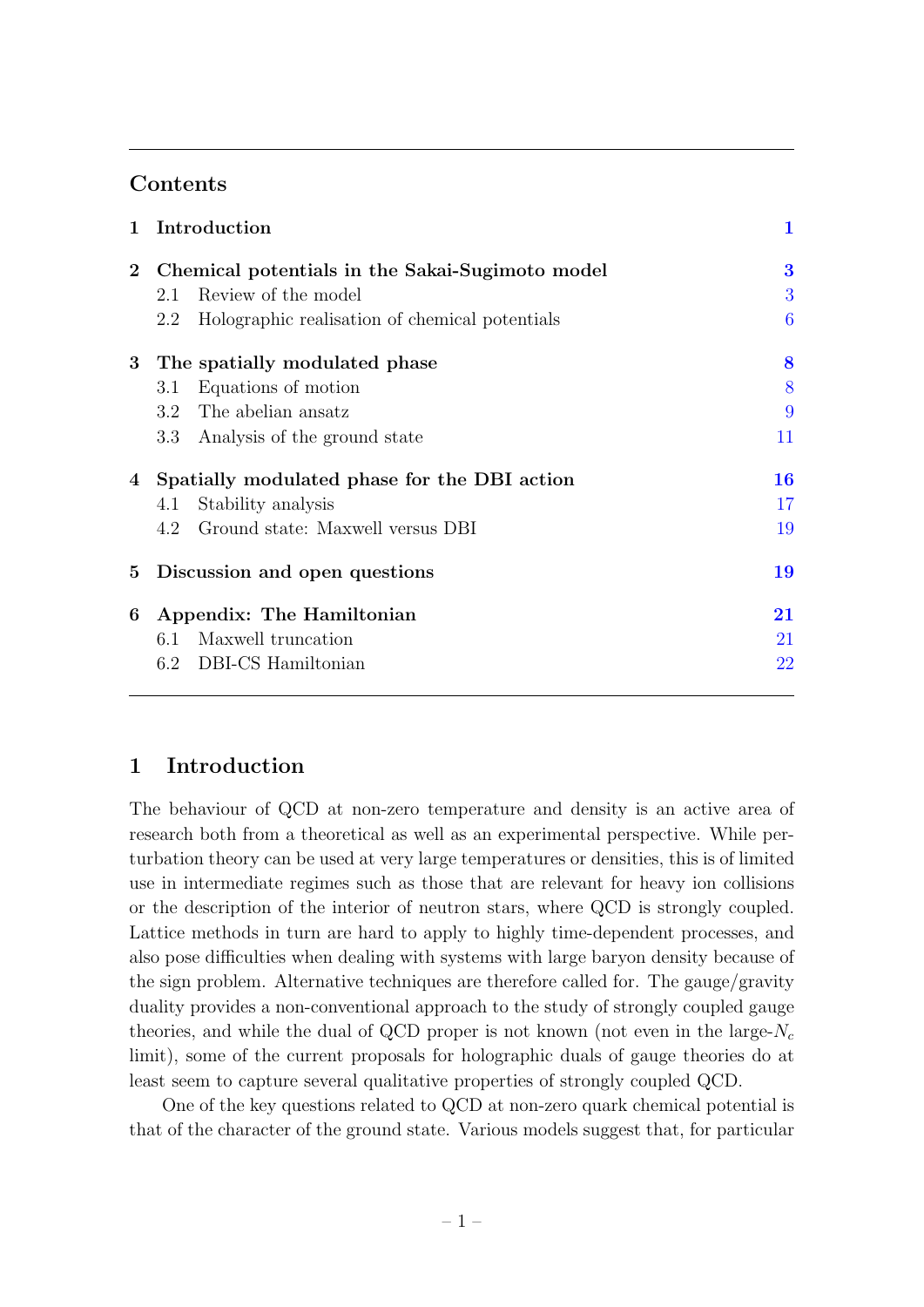values of the chemical potential and temperature, an instability sets in which results in the decay of the homogeneous vacuum to one which breaks translational invariance (see for instance the ladder analysis of QCD in the large- $N_c$  limit by Deryagin, Grigoriev and Rubakov [\[1\]](#page-24-0)). In the dual holographic language, chemical potentials are typically realised by introducing an electric gauge field configuration on the worldvolume of a flavour brane, with the non-normalisable component being related to the value of the chemical potential. Such electric configurations in the presence of a curved background can become unstable, as was emphasised in work of Nakamura, Park and Ooguri [\[2\]](#page-24-1). These authors have pointed out that a black hole with a constant electric field in five-dimensional Maxwell-Chern-Simons theory is unstable against decay towards a configuration with both electric and magnetic fields turned on. Importantly, this instability occurs only for a non-vanishing value of the spatial momentum  $k$ , signalling that the new ground state is spatially modulated. The lowest energy state has a uniquely specified momentum  $k_{gs}$ , which is determined by the value of the electric field. The origin of the instability can be traced to the presence of a Chern-Simons coupling.

In the context of holographic models, such behaviour was in fact first found in the work of Harvey and Domokos [\[3\]](#page-24-2), who exhibited an instability in a particular bottom-up model with a Chern-Simons coupling and an axial chemical potential. More recently, Ooguri and Park  $[4, 5]$  $[4, 5]$  $[4, 5]$  have analysed the Sakai-Sugimoto model  $[6, 7]$  $[6, 7]$  $[6, 7]$ in the deconfined phase, where chiral symmetry is restored. This model contains Chern-Simons couplings in the action of flavour D8-branes. The presence of a nonvanishing electric field corresponding to a quark chemical potential then leads to an instability towards a phase where baryonic charge density is generated. This non-homogeneous ground state contains corresponding baryonic and axial currents carrying non-zero momenta  $k_{\rm gs}$ .

This still leaves open the question as to whether a similar instability can occur at vanishing temperature. In the aforementioned Sakai-Sugimoto model, it is known that even at zero temperature, a sufficiently large *isospin* chemical potential can lead to an instability towards a new ground state in which vector mesons condense [\[8\]](#page-24-7). This ground state, even though it breaks rotational invariance, is spatially homogeneous. The question remains whether a non-homogeneous ground state is possible in this model. In the present paper, we therefore set out to use the holographic model of Sakai and Sugimoto to study the properties of a QCD-like theory in the large- $N_c$ limit, at non-vanishing values of the *axial* chemical potential.<sup>[1](#page-3-0)</sup> More precisely, we

<span id="page-3-0"></span><sup>&</sup>lt;sup>1</sup>An axial chemical potential is induced by a time-dependent theta angle, and as such is one of the motivations to study the Chiral Magnetic Effect [\[9\]](#page-24-8), where theta angle fluctuations together with a magnetic field induce an electric current. The axial potential also plays an important role in the holographic realisation of chiral magnetic spirals [\[10\]](#page-24-9). In the present paper, however, we do not turn on any additional magnetic field but simply study the consequence of the axial chemical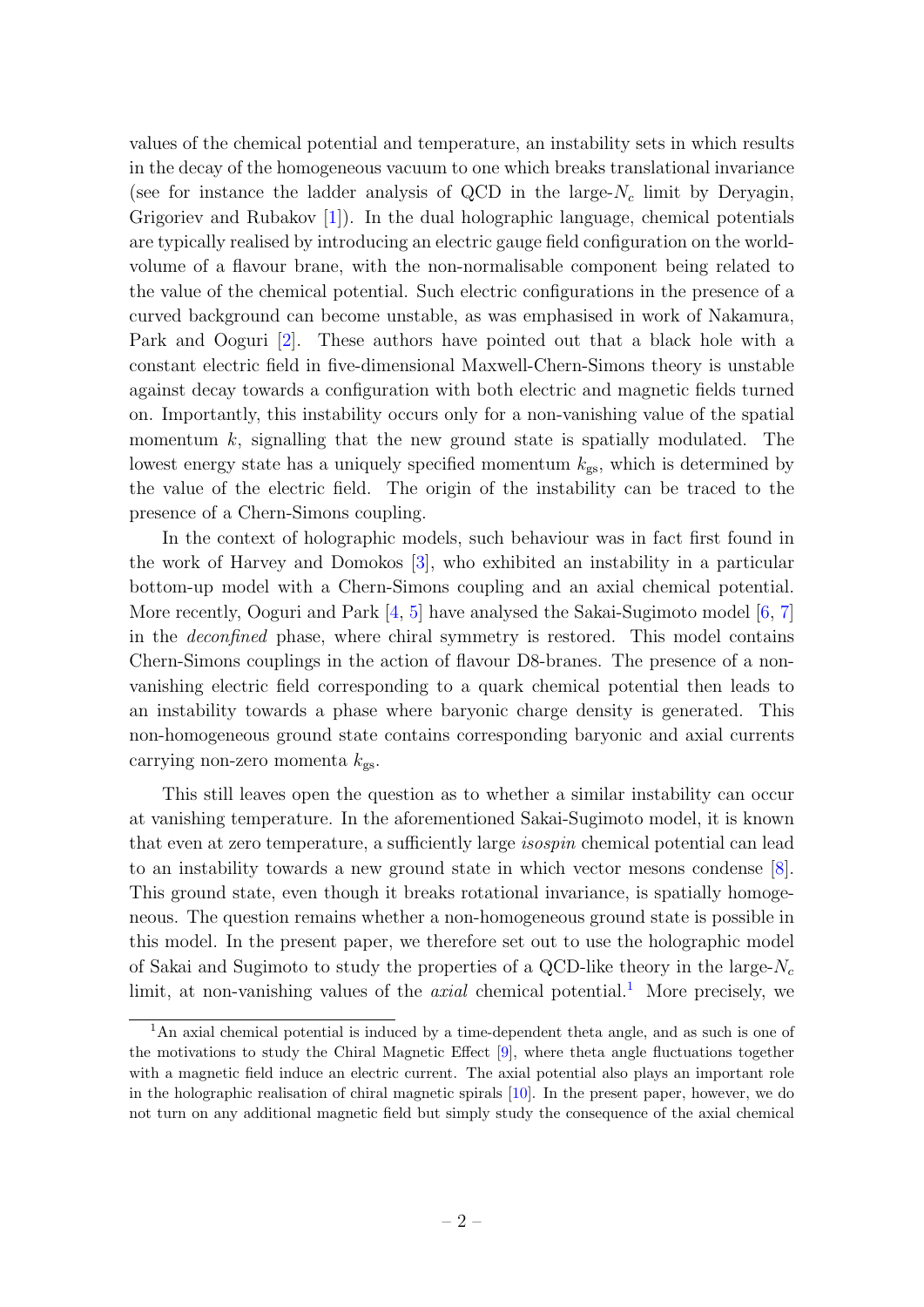analyse the ground state in the *confining* phase where *chiral symmetry is broken*. Although the axial currents are anomalous in real QCD, this anomaly is suppressed in the large- $N_c$  limit, and the axial  $U(1)$  current is conserved. We will see that this potential can trigger an instability to a new non-homogeneous ground state. This is to be contrasted with the effect of a baryon chemical potential. The latter would lead to condensation of baryons, which are somewhat problematic in the large- $N_c$  limit as they become infinitely heavy, and are in fact singular objects in the Sakai-Sugimoto model.<sup>[2](#page-4-2)</sup> Our solutions are regular and have finite energy.<sup>[3](#page-4-3)</sup>

Our results show that even the low-temperature phase of the Sakai-Sugimoto is unstable against decay into a non-homogeneous state. These results can be contrasted with recent work [\[12\]](#page-24-10) on the effects of the axial chemical potential in the  $PLSM_q$  model, where no evidence for an axial potential induced phase transition at zero temperature was found. The spatial modulation of the ground state we find is characterised by the momentum, which is interestingly, to good approximation independent of the axial density (or chemical potential). We also find that the axial density of the new ground state is substantially larger for a given chemical potential than in the homogeneous phase. The instabilities towards new ground state occur both in the Maxwell-Chern-Simons truncation of the flavour D8-brane action as well as in the full DBI system, provided the Chern-Simons coupling of the latter is sufficiently large. We do not find any evidence for condensation into other states as the chemical potential is increased further. While new non-homogeneous configurations appear, they do not correspond to new global energy minima, but only to new meta-stable vacua, as they have larger free energy than the true ground state.

## <span id="page-4-0"></span>2 Chemical potentials in the Sakai-Sugimoto model

#### <span id="page-4-1"></span>2.1 Review of the model

In this section we briefly review the basics of Sakai-Sugimoto model [\[6,](#page-24-5) [7\]](#page-24-6) in order to set the scene and to introduce the conventions we will be using in this paper. The Sakai-Sugimoto model at low temperature is derived by considering the decoupling limit of a large number  $N_c$  of D4-branes compactified on a circle of radius R spanned by the coordinate  $\tau$ . Anti-periodic boundary conditions are imposed on the fermions. The system furthermore includes  $N_f$  flavour D8-branes positioned at  $\tau = 0$  and  $N_f$  anti-D8-branes positioned at  $\tau = L$ . The dual gauge theory is a maximally supersymmetric  $SU(N_c)$  gauge theory in 4+1 dimensions, which is compactified on a

potential by itself.

<span id="page-4-2"></span><sup>2</sup>The authors of [\[11\]](#page-24-11) found a dynamical instability treating the baryonic chemical potential as a source of cusps in the flavour D8-branes.

<span id="page-4-3"></span><sup>3</sup>Because the solutions originate from the Chern-Simons term, they are of course still such that the fields scale as  $\sim \lambda$ , i.e. their scale is set by the string length.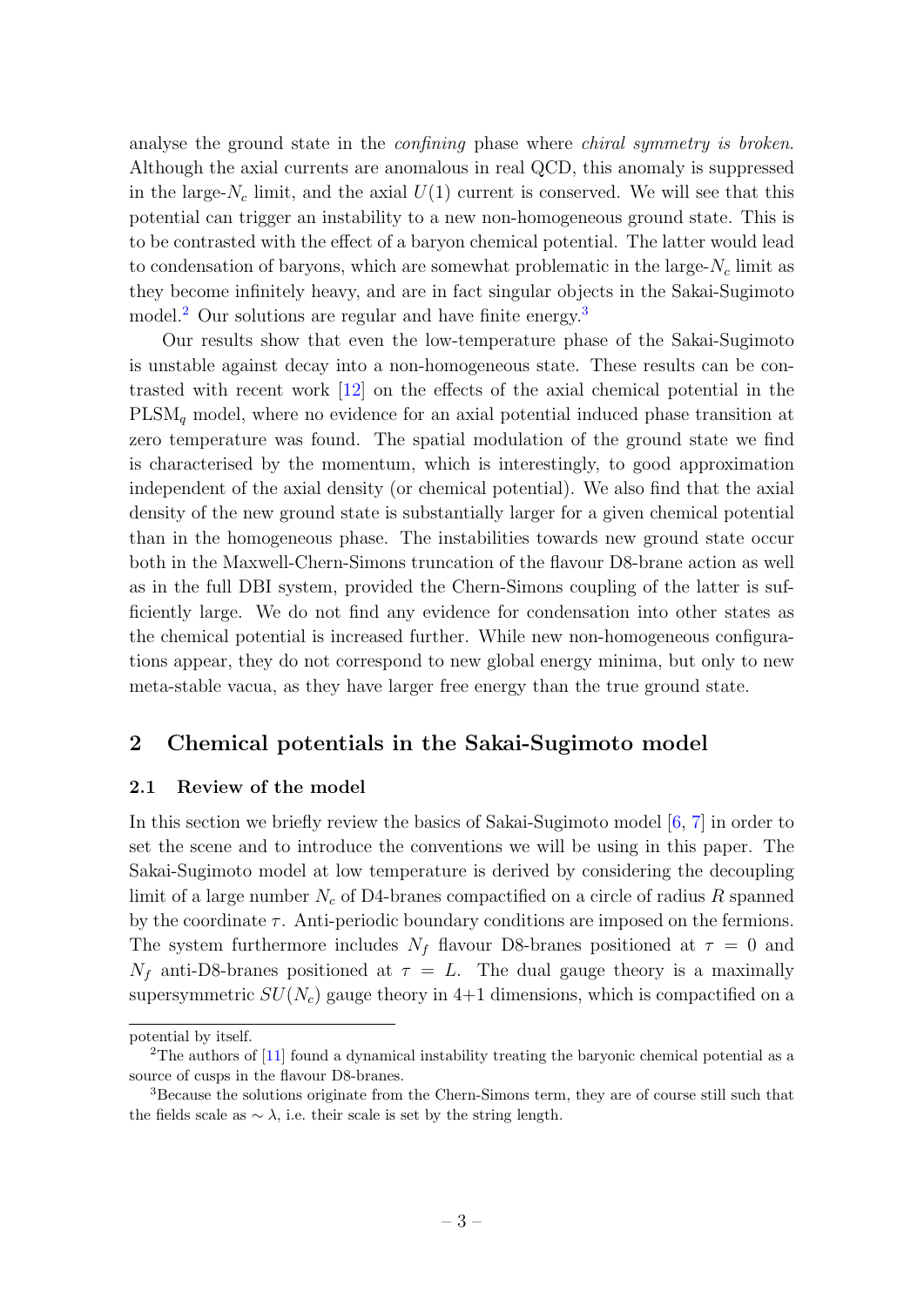circle with anti-periodic boundary conditions for the adjoint fermions, coupled to  $N_f$ left-handed fermions in the fundamental representation of  $SU(N_c)$  localised at  $\tau = 0$ and  $N_f$  right-handed fermions in the fundamental representation localised at  $\tau = L$ .

In more detail, the background generated by the stack of D4-branes has a metric, Ramond-Ramond four-form and string coupling given by

<span id="page-5-0"></span>
$$
ds^{2} = \frac{U^{3/2}}{R^{3/2}} \eta_{\mu\nu} dx^{\mu} dx^{\nu} + \frac{U^{3/2}}{R^{3/2}} f(U) d\tau^{2} + \frac{R^{3/2}}{U^{3/2}} \frac{dU^{2}}{f(U)} + R^{3/2} U^{1/2} d\Omega_{4}^{2},
$$
  
\n
$$
e^{\phi} = g_{s} \frac{U^{3/4}}{R^{3/4}}, \quad F_{4} = \frac{(2\pi l_{s})^{3} N_{c}}{V_{s^{4}}} \epsilon_{4}, \quad f(U) = 1 - \frac{U_{KK}^{3}}{U^{3}},
$$
\n(2.1)

where  $\epsilon_4$  is the volume form on  $S^4$  and  $V_{S^4}$  its volume. The index  $\mu = 0, 1, 2, 3$  defines the directions of the dual gauge theory, and  $\tau$  is a coordinate on the circle so that  $\tau \equiv \tau + \delta \tau$ . The curvature radius is given by  $R = (\pi g_s N_c)^{1/3} l_s$  where  $g_s$  is the string coupling and  $l_s = \sqrt{\alpha'}$  is the string length. The period of the compact coordinate introduces a four-dimensional mass scale

<span id="page-5-1"></span>
$$
\delta \tau = \frac{4\pi}{3} \frac{R^{3/2}}{U_{KK}^{1/2}} \equiv \frac{2\pi}{M_{KK}},
$$
\n(2.2)

and the four dimensional 't Hooft constant is related to the string coupling by

$$
\lambda = g_{YM}^2 N_c = 2\pi M_{KK} g_s N_c l_s. \qquad (2.3)
$$

For our purposes it will also be convenient to introduce use pair of dimensionless coordinates  $y$  and  $z$  defined by the relations

$$
U = U_{\kappa\kappa} \left( 1 + y^2 + z^2 \right)^{1/3} \equiv U_{\kappa\kappa} K_{y,z}^{1/3} \quad , \quad \tau = \frac{\delta \tau}{2\pi} \arctan\left(\frac{z}{y}\right) \,. \tag{2.4}
$$

In terms of these coordinates the metric takes the form

$$
ds^{2} = U_{KK}^{3/2} R^{-3/2} K_{y,z}^{1/2} \eta_{\mu\nu} dx^{\mu} dx^{\nu} + \frac{4}{9} R^{3/2} U_{KK}^{1/2} \frac{K_{y,z}^{-5/6}}{y^{2} + z^{2}} \Big[ (z^{2} + y^{2} K_{y,z}^{1/3}) dz^{2} + (y^{2} + z^{2} K_{y,z}^{1/3}) dy^{2} + 2yz(1 - K_{y,z}^{1/3}) dydz \Big] + R^{3/2} U_{KK}^{1/2} K_{y,z}^{1/6} d\Omega_{4}^{2}.
$$
 (2.5)

In this background one introduces a probe D8-brane and  $\overline{DS}$ -brane which fill out the  $3 + 1$  dimensional space-time and the four-sphere, and trace out a curve in the remaining two directions  $(U, \tau)$ . The latter coordinates span a two dimensional cigar-like subspace. The shape of the curve is obtained by solving the equation of motion of the probe branes, and is given by a one parameter family, which is specified by the asymptotic separation between the D8 and  $\overline{DS}$ -brane. In this paper we will be interested in the so-called antipodal brane embedding corresponding to the maximal, antipodal separation of the branes in the circular direction  $\tau$ . In this case, the branes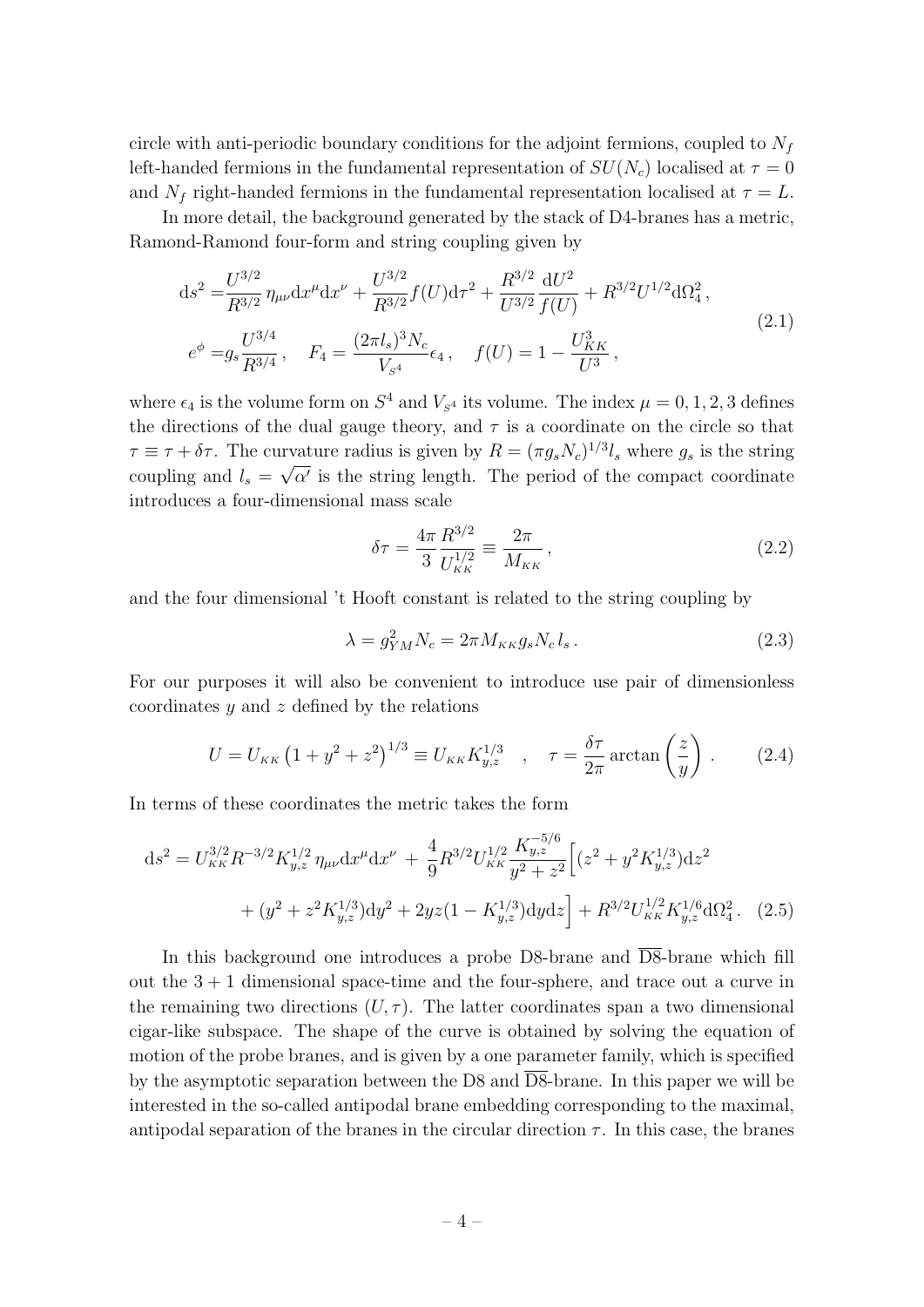extend all the way to the tip of the cigar where they join in a smooth way. For this special case the metric on the brane world-volume takes the form

<span id="page-6-0"></span>
$$
ds_{D8} = U_{KK}^{3/2} R^{-3/2} K_z^{1/2} \eta_{\mu\nu} dx^{\mu} dx^{\nu} + \frac{4}{9} R^{3/2} U_{KK}^{1/2} K_z^{-5/6} dz^2 + R^{3/2} U_{KK}^{1/2} K_z^{1/6} d\Omega_4^2
$$
  
\n
$$
\equiv G_{MN} dx^M dx^N ,
$$
\n(2.6)

where  $K_z = 1 + z^2$ .

The action for the  $U(N_f)$  gauge fields living on the D8- $\overline{DS}$ -branes is given by the DBI action which in the non-abelian limit is not fully known, but at the quadratic order reduces just to the the Yang-Mills action in a curved background, corresponding to the curved world-volume of the brane,

$$
S_{\rm YM} = -\mu_8(\pi \alpha')^2 \int d^4x dz d^4\Omega \, e^{-\phi} \sqrt{-|G|} \operatorname{Tr} \left( \mathcal{F}^{MN} \mathcal{F}_{MN} \right) \tag{2.7}
$$

where  $\mathcal{F}_{MN} = \partial_M \mathcal{A}_N - \partial_N \mathcal{A}_M + i[\mathcal{A}_M, \mathcal{A}_N]$ , and the index  $m = (\mu, z, \alpha)$ . The coordinate z spans the holographic direction and  $\alpha$  labels the directions on  $S^4$ ; indices are raised or lowered using the metric  $(2.6)$ . In order to avoid non-singlet  $SO(5)$ states associated to the  $S<sup>4</sup>$ , in what follows we will set all the excitations along the sphere directions to zero,  $A_{\alpha} = 0$  and assume that  $A_{\mu}$  and  $A_{z}$  do not depend on the  $S<sup>4</sup>$  coordinates. Then we can integrate out the  $S<sup>4</sup>$  coordinates and the Yang-Mills action reduces to

$$
S_{\text{YM}} = -\kappa \int \mathrm{d}^4 x \mathrm{d}z \,\mathrm{Tr} \left[ \frac{1}{2} K_z^{-1/3} \eta^{\mu \rho} \eta^{\nu \sigma} \mathcal{F}_{\mu \nu} \mathcal{F}_{\rho \sigma} + M_{\kappa \kappa}^2 K_z \eta^{\mu \nu} \mathcal{F}_{\mu z} \mathcal{F}_{\nu z} \right] \tag{2.8}
$$

where

$$
\kappa = \frac{\sqrt{\alpha'} g_s N_c^2 M_{KK}}{108\pi^2} = \frac{\lambda N_c}{216\pi^3} \,. \tag{2.9}
$$

Note that the Yang-Mills action can now be written in terms of an effective fivedimensional metric

<span id="page-6-2"></span>
$$
ds_{(5)}^2 = g_{mn} dx^m dx^n = M_{KK}^2 K_z^{2/3} \eta_{\mu\nu} dx^\mu dx^\nu + K_z^{-2/3} dz^2, \qquad (2.10)
$$

in terms of which it takes the form

$$
S_{\text{YM}} = -\frac{\kappa}{2} \int d^4 x dz \sqrt{-g} \, \text{Tr} \left[ \mathcal{F}^{mn} \mathcal{F}_{mn} \right] \,, \tag{2.11}
$$

where the indices are now raised or lowered using the metric  $g_{mn}$ .

The effective action for the D8 brane includes also a Chern-Simons term which is given by

<span id="page-6-1"></span>
$$
S_{\text{CS}} = \mu_8 \frac{(2\pi\alpha')^3}{3!} \int_{D8} \omega_5 \wedge F_4 = \alpha \int \omega_5, \qquad \alpha = \hat{\alpha} \frac{N_c}{24\pi^2} \,. \tag{2.12}
$$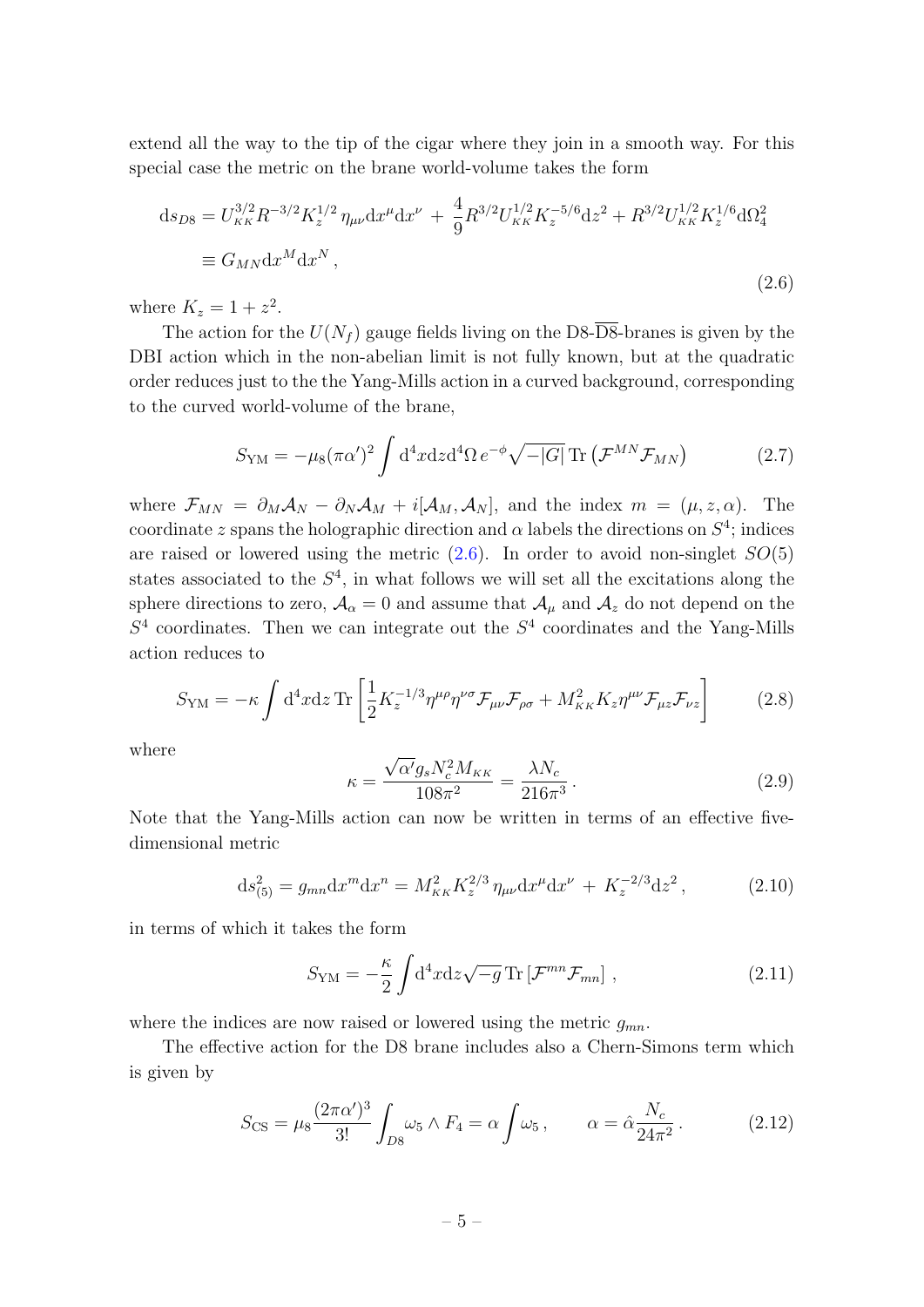Here  $\hat{\alpha} = 1$  in string theory but we will keep it as a separate parameter for later use<sup>[4](#page-7-1)</sup>. Again,  $F_4$  is the Ramond-Ramond four-form, proportional to the volume form of  $S<sup>4</sup>$  (see [\(2.1\)](#page-5-0)), and the  $\omega_5$  form is the usual five-dimensional Chern-Simons form,

$$
\omega_5 = \text{Tr}\left(\mathcal{A}\mathcal{F}^2 - \frac{i}{2}\mathcal{A}^3\mathcal{F} - \frac{1}{10}\mathcal{A}^5\right). \tag{2.13}
$$

It is useful for our purposes to decompose the  $U(N_f)$  gauge field into the  $SU(N_f)$ part  $\mathcal A$  and the  $U(1)$  part  $\mathcal A$  as

$$
\mathcal{A} = \tilde{\mathcal{A}} + \frac{1}{\sqrt{2N_f}} \hat{\mathcal{A}} \tag{2.14}
$$

For the case  $N_f = 2$ , we can decompose the  $U(2)$  symmetry into the baryon  $U(1)$ and isospin  $SU(2)$ , and the Chern-Simons term decomposes as

$$
S_{\text{CS}} = \alpha \int \left( \frac{3}{2} \hat{\mathcal{A}} \operatorname{Tr} \mathcal{F}^2 + \frac{1}{4} \hat{\mathcal{A}} \hat{\mathcal{F}}^2 + \text{(total derivatives)} \right), \tag{2.15}
$$

We see that in the case of two D-branes, the Chern-Simons coupling has two terms, one involving only  $U(1)$  fields and the other one which couples the  $U(1)$  and the  $SU(2)$  fields. In the present paper we will focus on the effect of the  $U(1)$  part.

#### <span id="page-7-0"></span>2.2 Holographic realisation of chemical potentials

Holographic models encode global symmetries of the dual gauge theory in the form of gauge symmetries in the bulk theory, and these relations hold both for the closed as well as the open sectors of the string theory. So in particular, in the  $D8-\overline{D8}$ system, there are two independent gauge theories living near the two boundaries of the flavour brane system, giving rise to  $U(N_f)_L$  and  $U(N_f)_R$  gauge symmetries, and these correspond to the global  $U(N_f) \times U(N_f)_R$  of the dual gauge theory.

In the low-temperature phase of the Sakai-Sugimoto model that we are interested in, the two branes are connected in the interior of the bulk space, and thus the gauge fields  ${\cal A}^L_M$  and  ${\cal A}^R_M$  are limits of a single gauge field living on the two connected branes. Therefore, one cannot independently perform gauge transformations on these two gauge fields, but is constrained to gauge transformations which, as  $z \to \pm \infty$ , act in a related way. Specifically, since near the boundary a large bulk gauge transformation acts as  $A_{L/R} \to g_{L/R} A_{L/R} g_{L/R}^{-1}$ , then clearly if  $g_L = g_R$  any state (and in particular the trivial vacuum  $\mathcal{A} = 0$ ) is invariant under the vectorial transformations, i.e. those transformations for which  $g_L = g_R$ . Hence it means that the vector-like symmetry is unbroken in this model.

The correspondence between the bulk gauge field and the source and global symmetry current of the dual gauge theory is encoded in the asymptotic behaviour

<span id="page-7-1"></span><sup>&</sup>lt;sup>4</sup>For comparison, our  $\hat{\alpha}$  corresponds to 4/3 times  $\alpha$  used in [\[5\]](#page-24-4).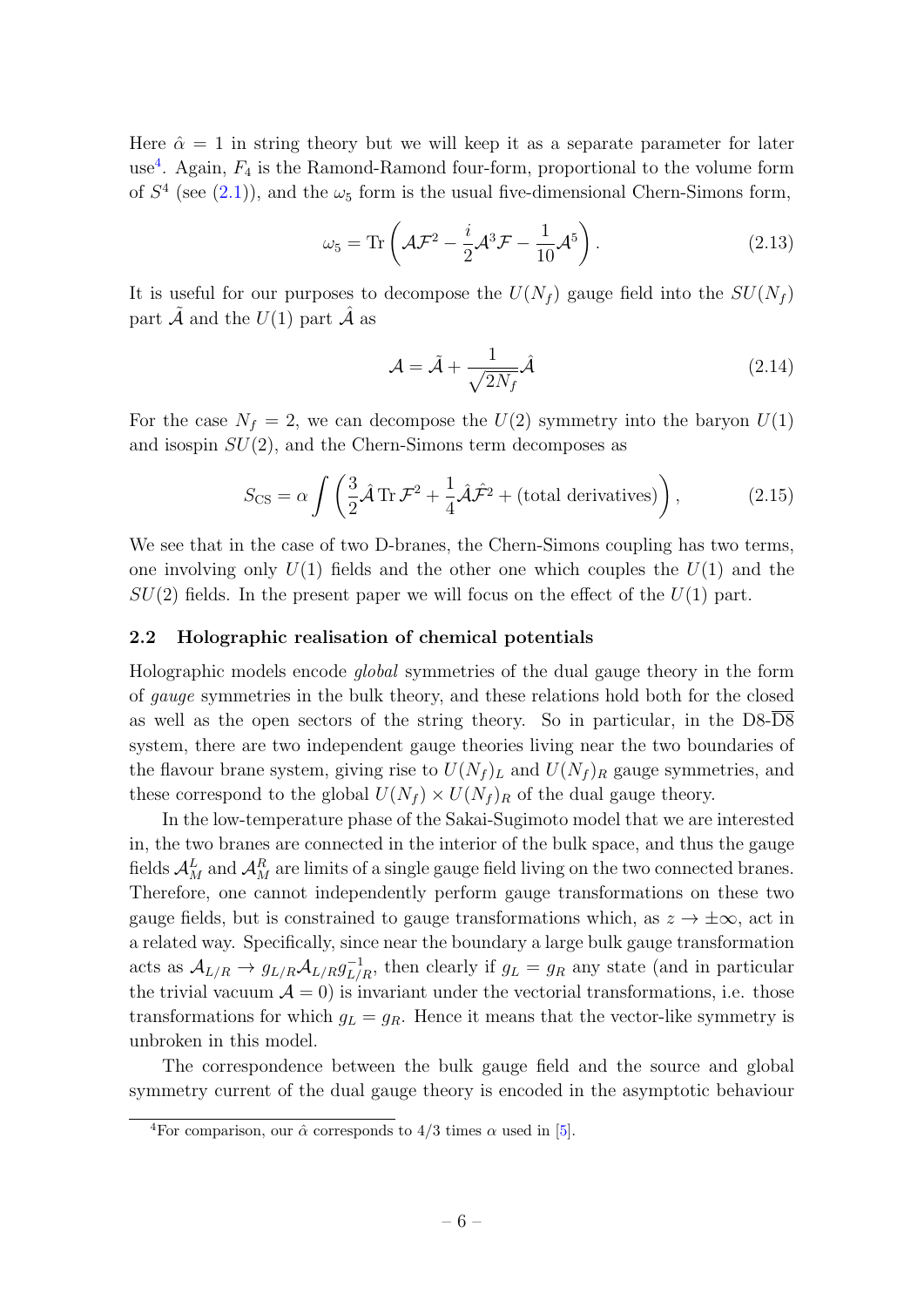of the former. More precisely, the bulk gauge field  $\mathcal{A}_M(z, x^{\mu})$  behaves, near the boundary and in the  $A_z = 0$  gauge, as

<span id="page-8-0"></span>
$$
\mathcal{A}_n(x^{\mu}, z) \to a_n(x^{\mu}) \Big( 1 + \mathcal{O}(z^{-2/3}) \Big) + \rho_n(x^{\mu}) \frac{1}{z} \Big( 1 + \mathcal{O}(z^{-2/3}) \Big). \tag{2.16}
$$

Here  $a_n(x^{\mu})$  describes non-normalisable behaviour of the field, and is interpreted as a source in a dual field theory action of the form

$$
\int d^4x \, a_n(x^\mu) J^n(x^\mu) \,, \tag{2.17}
$$

while  $\rho_n(x^{\mu})$  is proportional to the expectation value of the current  $J_n(x^{\mu})$ . Therefore, adding a chemical potential to the field theory corresponds to adding a source for  $J^0$ , which implies the boundary condition for the holographic gauge field  $A_n(x) = \mu \delta_{n0}$ .

For the Sakai-Sugimoto model, the bulk field  $\mathcal{A}_m$  living on the D8-branes has two asymptotic regions, corresponding to each brane, and hence there are two independent chemical potentials  $\mu_L$  and  $\mu_R$  which can be separately turned on. Instead of left and right chemical potentials one often introduces vectorial and axial potentials, defined respectively as  $\mu_V = \frac{1}{2}$  $\frac{1}{2}(\mu_L + \mu_R)$  and  $\mu_A = \frac{1}{2}$  $\frac{1}{2}(\mu_L - \mu_R)$ . The vectorial and axial chemical potentials for the  $U(1)$  subgroup of the  $U(2)$  gauge group on the two D8-branes correspond to the baryonic and axial chemical potential in the dual gauge theory, while the non-abelian  $SU(2)$  chemical potentials are mapped to the vectorial and axial isospin potentials.

In this paper we will be interested only in *axial* chemical potentials. Our computations will mainly be concerned with the  $U(1)$  subgroup, since the instability which leads towards the spatially modulated phase in the  $U(1)$  subgroup is present in the same form in the  $U(1)$  subgroup of an isospin  $SU(2)$  group, leading to the instability of homogeneous configuration for the isospin chemical potential as well.

Our starting point is the *homogeneous* solution [\[6\]](#page-24-5) in the  $A_z = 0$  gauge. For the configuration to describe an axial chemical potential one needs to turn on only the  $\mathcal{A}_0(z)$  component, and look for odd, non-normalisable solutions to the equations of motion [\(3.2\)](#page-9-2). It is not hard to see that with this simple ansatz the Chern-Simons contribution to the equations of motion vanishes, and the solution to the equation of motion is given by

<span id="page-8-1"></span>
$$
\mathcal{A}_0(z) = \frac{2}{\pi} \mu_A \arctan z \,. \tag{2.18}
$$

Just as in the chiral Lagrangian, there is no potential generated on moduli space [\[8\]](#page-24-7), and the result of the axial potential is simply a non-vanishing axial density. The value of this density is easily read off using  $(2.16)$  to be  $\rho_A = 2\mu_A/\pi$ . This same solution can also be trivially embedded in the  $U(1)$  subgroup of the  $SU(2)$  isospin group. In this case however, as explained in [\[8\]](#page-24-7), the odd  $\mathcal{A}_0(z)$  configuration in the  $\mathcal{A}_z = 0$  gauge is equivalent (by a global  $SU(2)$  rotation) to a system with a vectorial chemical potential and a non-trivial pion condensate.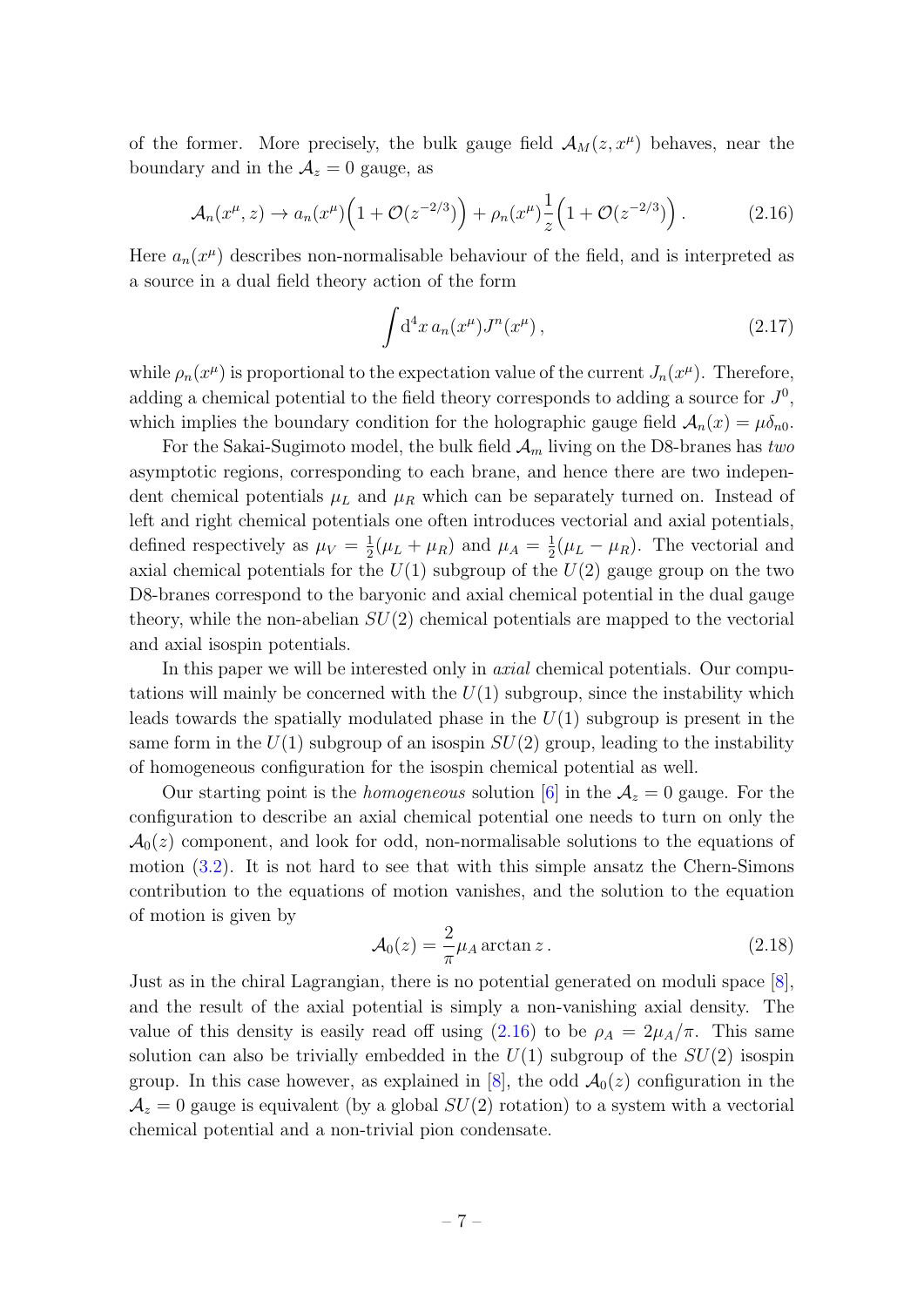## <span id="page-9-0"></span>3 The spatially modulated phase

We have seen in the previous section that turning on the axial chemical potential in Sakai-Sugimoto model requires finding a non-normalisable spatially homogeneous solution for the  $U(1)$  field  $\mathcal{A}_0$ , which is an *odd* function in the holographic direction. The asymptotic values of  $A_0$  correspond to the values of the chemical potentials in the dual gauge theory.

As mentioned in the introduction, the work of Domokos and Harvey [\[3\]](#page-24-2) and Nakamura, Ooguri and Park [\[2,](#page-24-1) [4\]](#page-24-3) has shown that in Maxwell theory with a Chern-Simons coupling turned on, a constant electric field is unstable against decay to a spatially modulated phase, in which a magnetic field transverse to the direction of the initial electric field is switched on. Since the configuration with non-vanishing axial chemical potential [\(2.18\)](#page-8-1) amounts to having a non-vanishing electric field in the bulk, we expect that an instability similar to that found by the aforementioned authors should be present here. In the present section we will analyse the Sakai-Sugimoto model at zero temperature with non-zero axial chemical potential, show that for sufficiently large values of that potential a new ground state appears, and determine that it has lower energy than the homogeneous vacuum.

#### <span id="page-9-1"></span>3.1 Equations of motion

Let us begin by writing the effective 5-dimensional action for the case of a single flavour  $N_f = 1$ , obtained after we integrate out the fields on the four sphere  $S^4$ , for the case of the single  $D8-\overline{D8}$  brane,

<span id="page-9-3"></span>
$$
S_{\text{YM}} + S_{\text{CS}} = -\frac{\kappa}{2} \int d^4x \, dz \sqrt{-g} \, \mathcal{F}^{mn} \mathcal{F}_{mn} + \frac{\alpha}{4} \, \epsilon^{\ell mnpq} \int d^4x \, dz \mathcal{A}_{\ell} \mathcal{F}_{mn} \mathcal{F}_{pq} \,. \tag{3.1}
$$

The equations of motion following from this action read

<span id="page-9-2"></span>
$$
\sqrt{-g} \left[ g^{00} g^{zz} \partial_0 \mathcal{F}_{0z} + g^{xx} g^{zz} \partial_i \mathcal{F}_{iz} \right] + \frac{3}{2} \frac{\alpha}{\kappa} \epsilon^{ijk} \mathcal{F}_{0i} \mathcal{F}_{jk} = 0,
$$
  

$$
\partial_z \left[ \sqrt{-g} \, g^{zz} g^{00} \mathcal{F}_{z0} \right] + \sqrt{-g} \, g^{00} g^{xx} \partial_i \mathcal{F}_{i0} - \frac{3}{2} \frac{\alpha}{\kappa} \epsilon^{ijk} \mathcal{F}_{zi} \mathcal{F}_{jk} = 0,
$$
  

$$
\partial_z \left[ \sqrt{-g} \, g^{zz} g^{xx} \mathcal{F}_{zi} \right] + \sqrt{-g} \, (g^{xx})^2 \partial_j \mathcal{F}_{ji} + \sqrt{-g} \, g^{00} g^{xx} \partial_0 \mathcal{F}_{0i} + \frac{3}{2} \frac{\alpha}{\kappa} \epsilon^{ijk} \mathcal{F}_{z0} \mathcal{F}_{jk} - \frac{3}{\kappa} \frac{\alpha}{\epsilon} \epsilon^{ijk} \mathcal{F}_{zj} \mathcal{F}_{0k} = 0.
$$
  
(3.2)

Here we have split the five-dimensional bulk indices as  $m = (i = (1, 2, 3), 0, z)$  and we have assumed that the general diagonal five-dimensional effective metric  $g_{mn}$ depends only on the z coordinate and has symmetry  $g_{11} = g_{22} = g_{33} = g_{xx}$  (valid for the Sakai-Sugimoto system).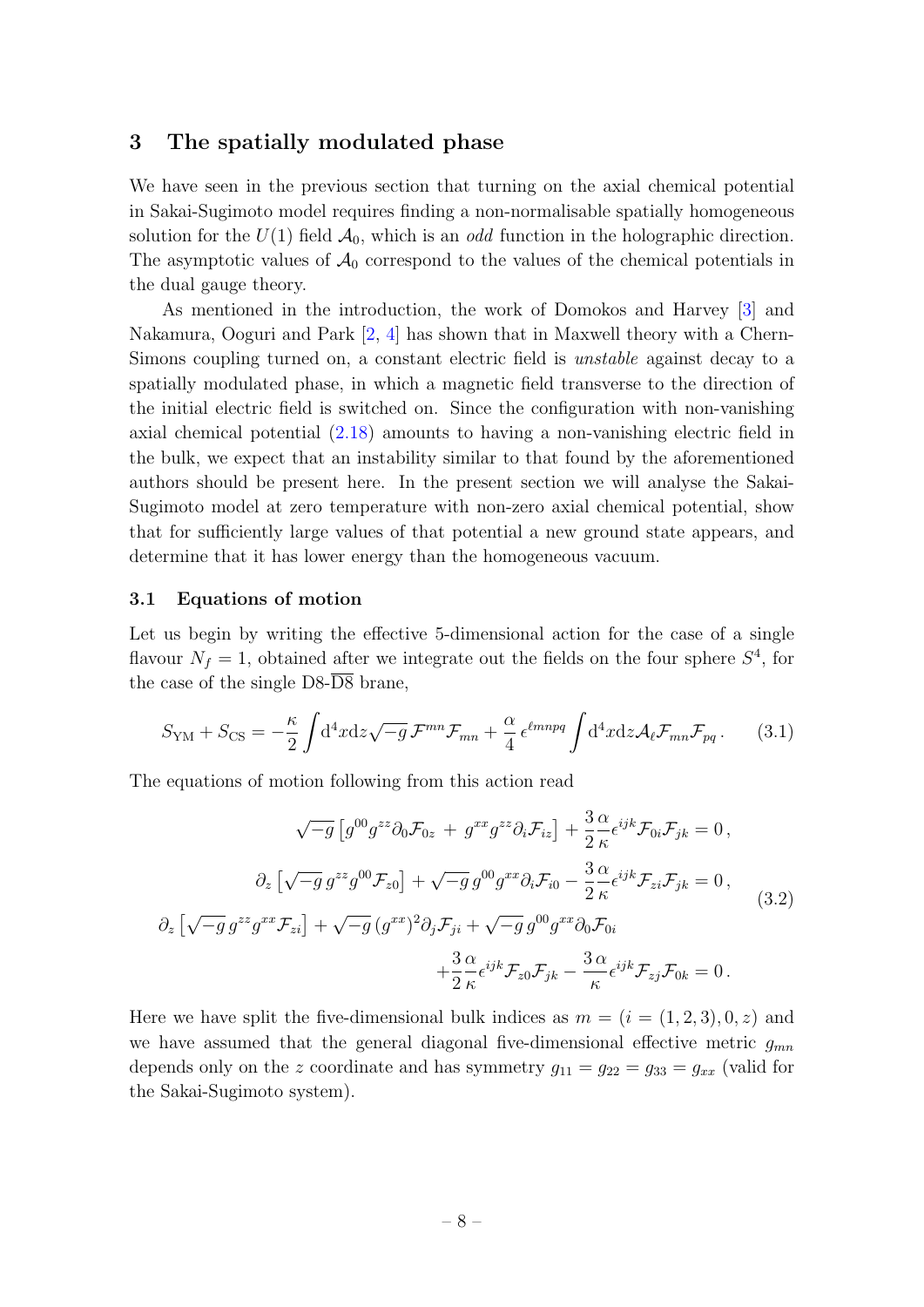It is important to note that the variation of the action  $(3.1)$  leads to a boundary term, which, after one uses the Bianchi identity  $\partial_m \mathcal{F}_{pq} + \partial_q \mathcal{F}_{mp} + \partial_p \mathcal{F}_{qm} = 0$ , reads

<span id="page-10-6"></span>
$$
\delta S_{\text{bdy}} = -\int d^4x \, dz \, \partial_m \left[ \delta \mathcal{A}_\ell \left( 2\kappa \sqrt{-g} \, \mathcal{F}^{m\ell} + \alpha \epsilon^{\ell mnpq} \mathcal{A}_n \mathcal{F}_{pq} \right) \right] \,. \tag{3.3}
$$

Therefore, when  $\delta A_l$  does not vanish, one has to add a boundary term to the action in order to ensure that there are no boundary contributions to the equations of motion (see e.g. [\[13\]](#page-24-12) for a discussion in related context). This is important when we consider the system at constant density. In the appendix we discuss this issue in more detail, and give the corresponding boundary term for the antipodal embedding of D8- $\overline{D8}$  branes.

#### <span id="page-10-0"></span>3.2 The abelian ansatz

To describe a spatially modulated phase, our starting point is the ansatz

<span id="page-10-1"></span>
$$
\mathcal{A}_0 = f(z, \vec{x}), \quad \vec{\mathcal{A}} = \vec{\mathcal{A}}(z, \vec{x}), \tag{3.4}
$$

where  $\vec{\mathcal{A}}$  are in the spatial directions of the boundary. We will work in the gauge  $A_z = 0$ . Furthermore, we only want to turn on the chemical potential for the axial currents and insist that the spatially modulated phase is spontaneously generated (i.e. without introducing any kind of sources). Hence we impose normalisable boundary conditions on the fields  $\mathcal{A}$ , while similar to the homogeneous case we impose that  $\mathcal{A}_0$  is non-normalisable, and tends to opposite constants at the two ends of the D8brane system,

$$
\vec{\mathcal{A}}(z=\pm\infty) = 0, \qquad \mathcal{A}_0(z=\pm\infty) = \pm \mu_A. \tag{3.5}
$$

For this ansatz  $(3.4)$  the full non-linear equations of motion  $(3.2)$  become<sup>[5](#page-10-2)</sup>

$$
\sqrt{-g} g^{xx} g^{zz} \partial_z (\nabla \cdot \vec{\mathcal{A}}) - 3 \frac{\alpha}{\kappa} \vec{\mathcal{E}} \cdot \vec{\mathcal{B}} = 0, \qquad (3.6)
$$

$$
\partial_z \left[ \sqrt{-g} \, g^{zz} g^{00} \partial_z f \right] - \sqrt{-g} \, g^{00} g^{xx} (\nabla \cdot \vec{\mathcal{E}}) - 3 \frac{\alpha}{\kappa} (\partial_z \vec{\mathcal{A}}) \cdot \vec{\mathcal{B}} = 0 \,, \tag{3.7}
$$

$$
\partial_z \left[ \sqrt{-g} \, g^{zz} g^{xx} \partial_z \vec{\mathcal{A}} \right] - \sqrt{-g} (g^{xx})^2 \nabla \times \vec{\mathcal{B}} + 3 \frac{\alpha}{\kappa} \left[ (\partial_z f) \vec{\mathcal{B}} - \partial_z \vec{\mathcal{A}} \times \vec{\mathcal{E}} \right] = 0 \,. \tag{3.8}
$$

In these equations,  $\vec{\mathcal{E}} = \mathcal{F}_{0i} \hat{x}^i = -\nabla f$  and  $\vec{\mathcal{B}} = \frac{1}{2}$  $\frac{1}{2} \epsilon_{ijk} \mathcal{F}_{jk} \hat{x}^i = \nabla \times \vec{\mathcal{A}}$  are the (bulk) transverse electric and magnetic field associated to f and  $\vec{\mathcal{A}}$ .

A simple ansatz that solves these equations is to impose

<span id="page-10-5"></span><span id="page-10-4"></span><span id="page-10-3"></span>
$$
\vec{\mathcal{E}} = 0 \,, \quad \vec{\mathcal{B}} = k \vec{\mathcal{A}} \,, \tag{3.9}
$$

<span id="page-10-2"></span><sup>&</sup>lt;sup>5</sup>In order to compare our normalisation of the Chern-Simons coupling  $\alpha$  with [\[5\]](#page-24-4), note that equation (6) of that paper contains a typo: the coefficient  $\alpha$  should read  $\alpha/6$ .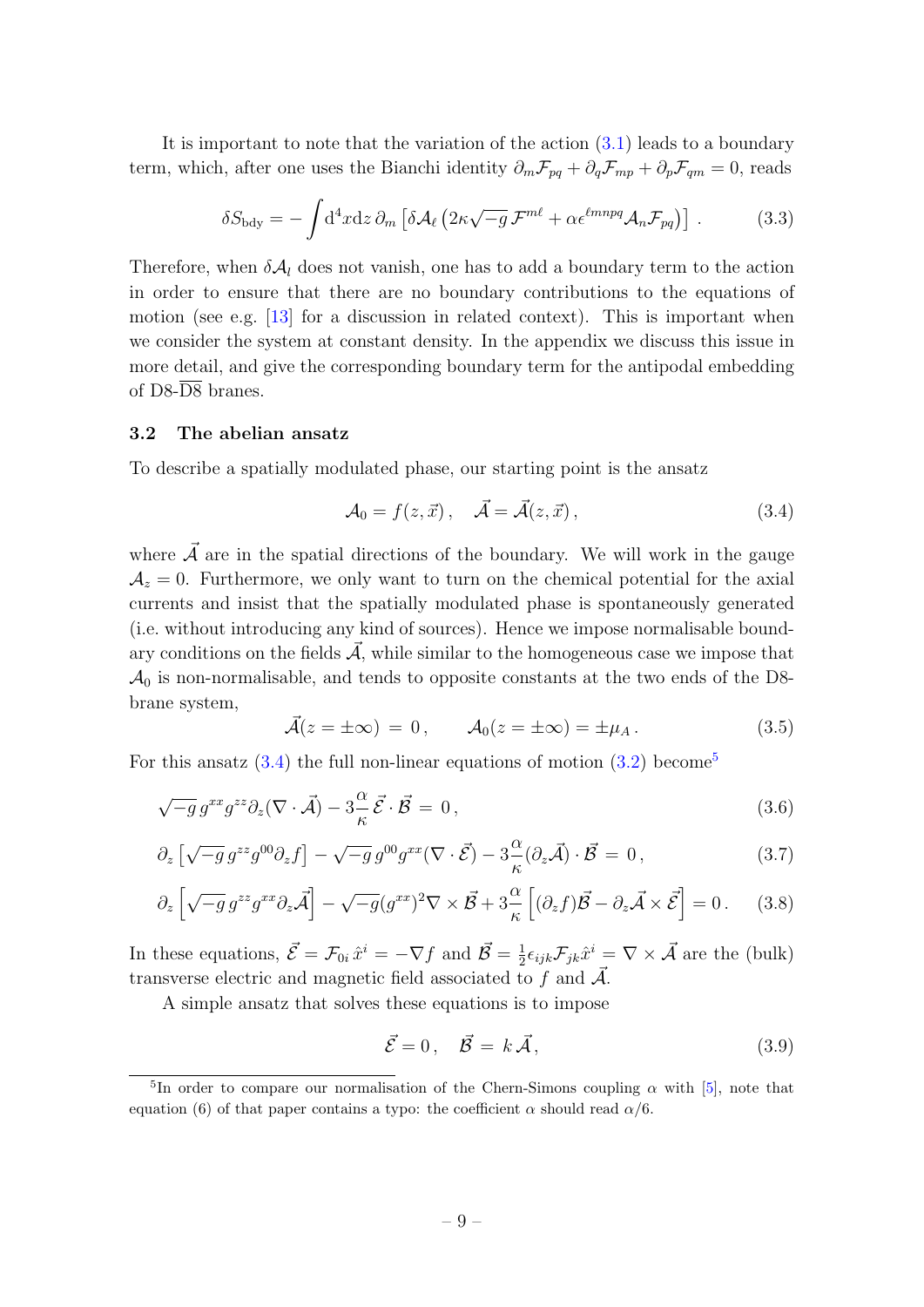where  $k = \pm |\vec{k}|$  and  $\vec{k}$  is the spatial momentum. This way the equation [\(3.6\)](#page-10-3) is automatically satisfied and the equation [\(3.7\)](#page-10-4) can be integrated. The gauge field consistent with this ansatz can be written as

<span id="page-11-3"></span>
$$
\mathcal{A}_0 = f(z), \quad \vec{\mathcal{A}} = \vec{\eta}_1 h(z) \cos(\vec{k} \cdot \vec{x}) + \vec{\eta}_2 h(z) \sin(\vec{k} \cdot \vec{x}), \quad (3.10)
$$

where  $\vec{\eta}_1$ ,  $\vec{\eta}_2$  are polarisation vectors satisfying

$$
\vec{\eta}_1 \times \vec{k} = k \, \vec{\eta}_2 \,, \quad \vec{k} \times \vec{\eta}_2 = k \, \vec{\eta}_1 \,. \tag{3.11}
$$

For simplicity we choose  $\vec{k} = k \hat{x}_1$  so that the polarisation vectors reduce to  $\vec{\eta}_1 = \hat{x}_2$ ,  $\vec{\eta}_2 = -\hat{x}_3$  where  $h(z)$  is a function that vanishes at  $z \to \pm \infty$ . The equations [\(3.7\)](#page-10-4) and [\(3.8\)](#page-10-5) take the form

<span id="page-11-0"></span>
$$
M_{KK}^2 K_z \partial_z f = \tilde{\rho} - \frac{3}{2} \frac{\alpha}{\kappa} k h^2, \qquad (3.12)
$$

<span id="page-11-1"></span>
$$
M_{KK}^4 K_z \partial_z \left[ K_z \partial_z h \right] - M_{KK}^2 K_z^{2/3} k^2 h + 3 \frac{\alpha}{\kappa} k h \left[ \tilde{\rho} - \frac{3}{2} \frac{\alpha}{\kappa} k h^2 \right] = 0, \qquad (3.13)
$$

where  $\tilde{\rho}$  is an integration constant,  $K_z = 1 + z^2$  and  $M_{kk}$  is defined in [\(2.2\)](#page-5-1). Equations [\(3.12\)](#page-11-0) and [\(3.13\)](#page-11-1) form the system that determines the new vacuum. In order to solve numerically this system it is convenient to introduce dimensionless variables  $\hat{f}, \hat{h}, \hat{k}$  and  $\hat{\rho}$  defined by

<span id="page-11-4"></span>
$$
f = \bar{\lambda} M_{KK} \hat{f} \qquad h = \bar{\lambda} M_{KK} \hat{h} \qquad k = M_{KK} \hat{k} \quad , \quad \tilde{\rho} = \bar{\lambda} M_{KK}^3 \hat{\rho} , \qquad (3.14)
$$

with  $\bar{\lambda} = \lambda/(27\pi)$ . Then equations [\(3.12\)](#page-11-0) and [\(3.13\)](#page-11-1) can be written as

$$
K_z \partial_z \hat{f} = \hat{\rho} - \frac{\hat{\alpha}}{2} \hat{k} \hat{h}^2, \qquad (3.15)
$$

<span id="page-11-2"></span>
$$
K_z \partial_z \left[ K_z \partial_z \hat{h} \right] + \left[ \hat{\alpha} \hat{k} \hat{\rho} - K_z^{2/3} \hat{k}^2 \right] \hat{h} - \frac{\hat{\alpha}^2}{2} \hat{k}^2 \hat{h}^3 = 0 \,. \tag{3.16}
$$

To determine the physical meaning of the integration constant  $\hat{\rho}$ , we recall that the charge density of the dual axial current  $J^A_\mu$  is computed using the AdS/CFT dictionary as

$$
\rho_A \equiv \langle J_0^A \rangle_{\pm} \sim \lim_{z \to \infty} z^2 \partial_z \mathcal{A}_0 + \lim_{z \to -\infty} z^2 \partial_z \mathcal{A}_0. \tag{3.17}
$$

From the asymptotic behaviour  $\hat{h}(z) \sim \alpha_0/z + \cdots$ , which can be obtained by perturbatively solving  $(3.16)$ , one deduces that the function  $h(z)$  does not contribute to the charge so  $\hat{\rho}$  is indeed the charge density of the dual axial current (up to a constant). However, this does not mean that the charge density is the same as in the homogeneous case. The reason is that the chemical potential is determined via

$$
\mu_A = \frac{1}{2} (\lim_{z \to \infty} \mathcal{A}_0 - \lim_{z \to -\infty} \mathcal{A}_0) = \frac{1}{2} \int_{-\infty}^{\infty} dz \, \partial_z \mathcal{A}_0(z) \,. \tag{3.18}
$$

Therefore, we see that the constant  $\alpha_0$  does contribute to the value of the chemical potential, and hence modifies it in a nontrivial way so as to give a new relation between the chemical potential  $\mu_A$  and axial charge  $\rho_A$ . We will see this explicitly in the next section (see figure [3\)](#page-14-0).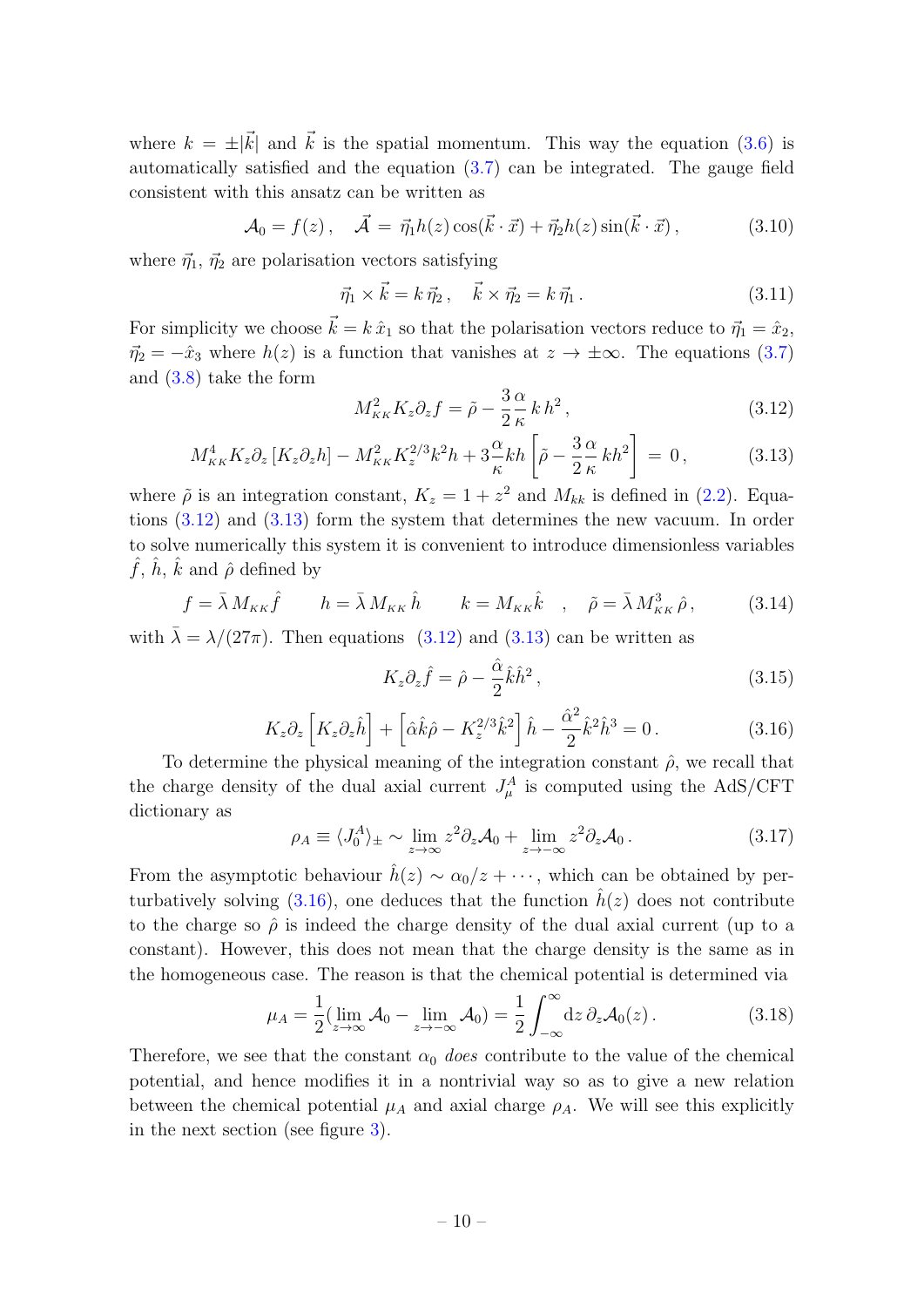

<span id="page-12-1"></span>Figure 1. Result of the stability analysis in the Maxwell-Chern-Simons system. The curve shows the values of  $\hat{\rho}$  and k for which an instability sets in. From this analysis one finds  $\rho_{\rm crit} \approx 2.35$ , and the corresponding mode is vectorial. The dashed and dotted curves correspond to additional instabilities of axial and vectorial nature respectively, which set in at higher values of the density.

#### <span id="page-12-0"></span>3.3 Analysis of the ground state

In order to find the spatially modulated phase [\(3.10\)](#page-11-3) we need to solve equation [\(3.13\)](#page-11-1) for  $h(z)$  and then use this solution when determining  $f(z)$  using equation [\(3.12\)](#page-11-0). Equation [\(3.13\)](#page-11-1) can be solved numerically using a shooting method.

Before presenting our numerical solutions, let us note that equations [\(3.13\)](#page-11-1) and  $(3.12)$  have three free parameters: the Chern-Simons coupling  $\alpha$  defined in  $(2.12)$ , the wave number  $k$  which sets the frequency of the spatial modulation, and the charge density of the dual current  $\tilde{\rho}$  which appears as an integration constant in equation  $(3.12)$ . The wave number k will be kept free, i.e. we solve the equation for various values of this parameter. In string theory the constant  $\alpha$  has a fixed value, but one might consider a more phenomenological attitude in which  $\alpha$  is allowed to take on any value. In this section we will set  $\alpha$  to its string theory value, so that  $\hat{\alpha} = 1$ . The reason is that in Maxwell-Chern-Simons theory, which we discuss in this section, the actual value of coupling is not really relevant: for any  $\alpha$ , a nonhomogeneous state can be made to appear since one can always make the chemical potential large enough. The situation is however different when dealing with the DBI action, which we discuss in §[4.](#page-17-0)

Because we do not want to introduce any external sources in the boundary theory, we are looking for *normalisable* solutions of the equation  $(3.13)$ . This means that,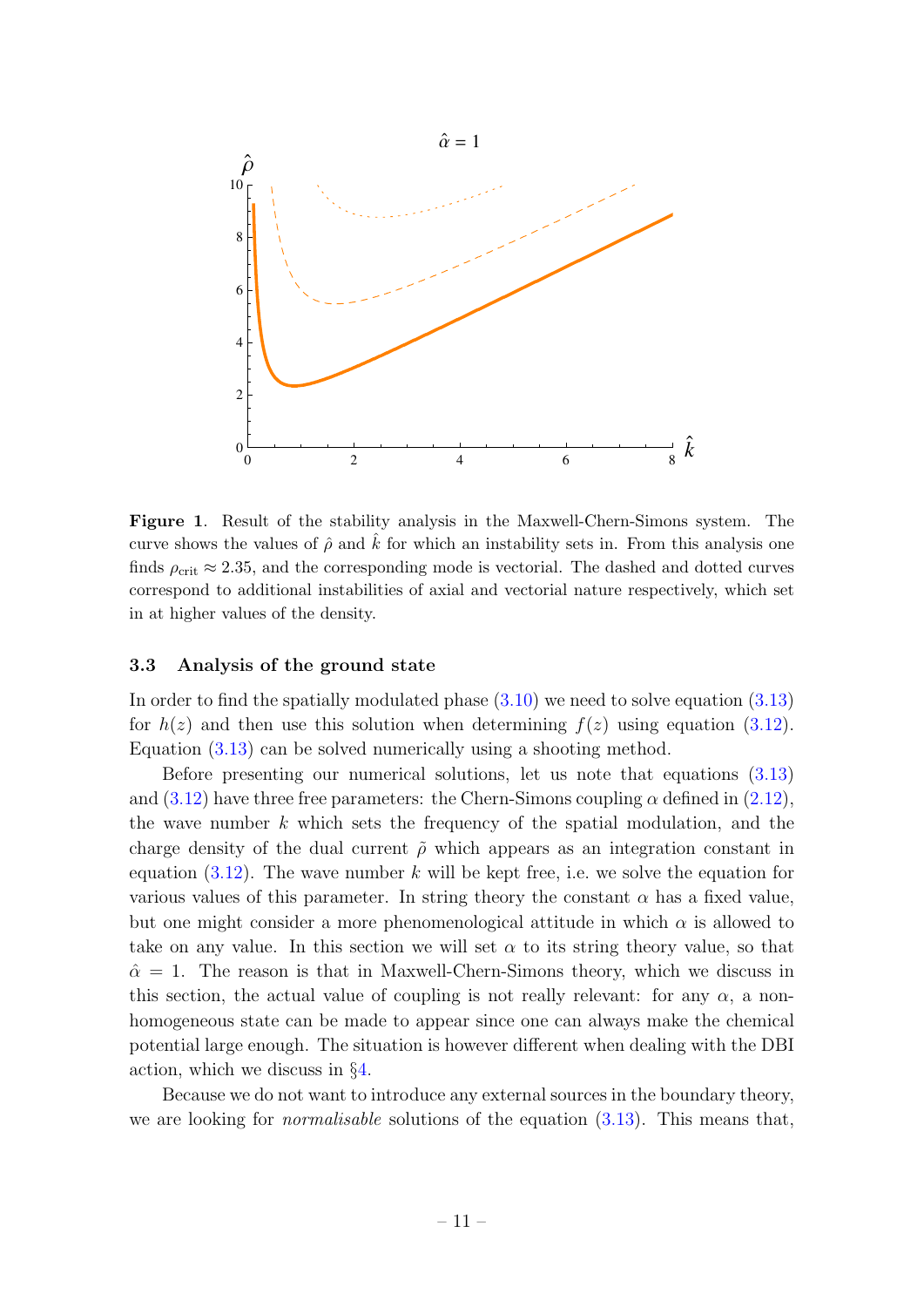

<span id="page-13-0"></span>Figure 2. The charge density of the non-homogeneous solution, as well as the energy difference with respect to the homogeneous vacuum, as a function of the momentum. These plots show the range of momentum values  $(k_{\min}, k_{\max})$  for which non-homogeneous solutions exist. Both plots are made for a charge density  $\hat{\rho} = 3.9$ .

.

even though [\(3.13\)](#page-11-1) is a second order equation, there is only one undetermined parameter,  $\alpha_0$ , which governs the behaviour of the function  $h(z)$  near infinity. By expanding the equation [\(3.13\)](#page-11-1) around  $\pm \infty$  it is easy to see that h behaves as  $h(z) \sim \alpha_0/z + \cdots$ . Using the AdS/CFT dictionary we see that the constant  $\alpha_0$  is related to the expectation value of the dual current in the directions  $\vec{\eta}_1$  and  $\vec{\eta}_2$  on the boundary,

<span id="page-13-1"></span>
$$
\langle J_{\vec{\eta}_1} \rangle = \lim_{z \to \infty} z^2 \mathcal{F}_{\vec{\eta}_1 z} = \alpha_0 \cos(\vec{k} \cdot \vec{x}),
$$
  

$$
\langle J_{\vec{\eta}_2} \rangle = \lim_{z \to \infty} z^2 \mathcal{F}_{\vec{\eta}_2 z} = \alpha_0 \sin(\vec{k} \cdot \vec{x}).
$$
 (3.19)

If the current is vectorial, then the same values are obtained by taking the limit  $z \to \pm \infty$ , otherwise it is axial.

Next, we use a shooting method to numerically solve [\(3.13\)](#page-11-1) for various values of charge densities  $\rho$  and momenta k. The first observation is that there is a critical value of the charge density (and corresponding potential) so that if the density is larger than  $\rho_{\rm crit}$ , non-homogeneous solutions will exist. This critical value is best obtained using a linear analysis, looking for unstable modes in the homogeneous vacuum. A fluctuation with frequency  $\omega$  satisfies the linear truncation of [\(3.13\)](#page-11-1) with an additional term proportional to  $\omega$  added. A marginally unstable mode is then obtained by solving for modes which have  $\omega = 0$ , i.e. modes satisfying the linear truncation of [\(3.13\)](#page-11-1). Such modes occur for one-dimensional subspaces of the  $\rho - k$  plane. Figure [1](#page-12-1) depicts the result of this analysis, which shows that there are various branches of unstable modes. More specifically, we have found that for any  $\hat{\rho} > \hat{\rho}_{\rm crit} \approx 2.35$ , instabilities exist.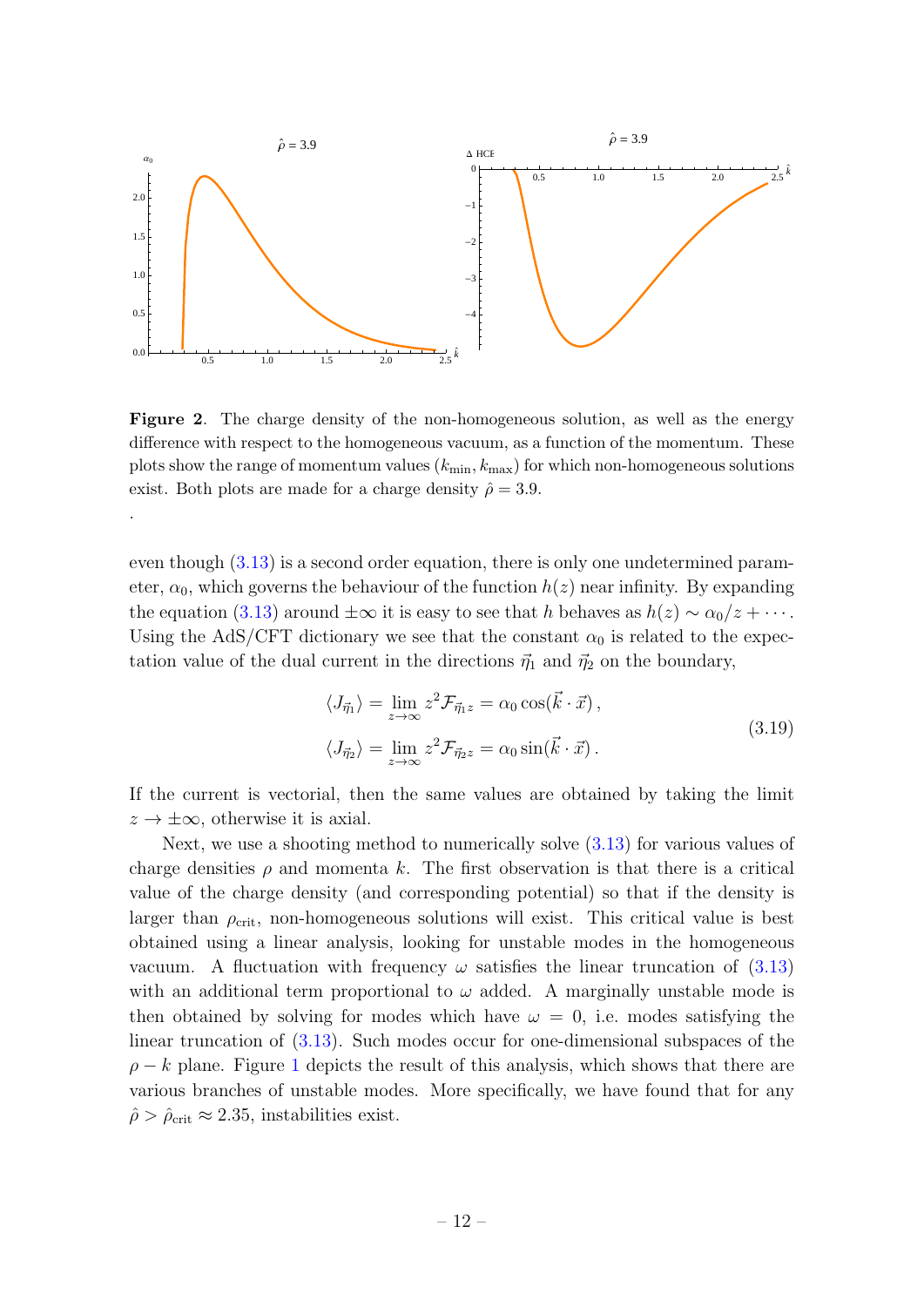

<span id="page-14-0"></span>Figure 3. The chemical potential as a function of the charge density for the nonhomogeneous ground state. The thick dashed line describes the higher-energy, axial branch of the solutions, which are meta-stable. The thin diagonal dashed line shows the relation  $\hat{\mu}_A = \pi \hat{\rho}_A/2$  for the homogeneous vacuum.

Corresponding to these instabilities are new ground states. For any momentum in the range  $[\hat{k}_{\min}(\hat{\rho}), \hat{k}_{\max}(\hat{\rho})]$ , where  $\hat{k}_{\min}$  and  $\hat{k}_{\max}$  are the two values of  $\hat{k}$  on a line of instability at fixed  $\hat{\rho}$ , we find non-homogeneous solutions of the non-linear equations. See figure [\(2\)](#page-13-0) for an example at  $\hat{\rho} = 3.9$ . However, among all solutions for a given  $\hat{\rho}$ , there is only one momentum  $\hat{k} = \hat{k}_{gs}(\hat{\rho})$  for which the solution has minimal energy. Hence this value specifies the unique ground state for a given charge density or chemical potential. We should emphasise that when we determine the ground state, we have compared the homogeneous and non-homogeneous solutions at fixed charge density  $\hat{\rho}$ . In other words we are working in the canonical ensemble. One could also work in the grand canonical ensemble, comparing solutions at the same value of the chemical potential  $\hat{\mu}_A$ . The results which are obtained in that case are qualitatively the same as in the canonical ensemble, so we choose to present only the canonical ensemble results here.

The solutions describing ground state are uniquely specified by the value of the charge density  $\hat{\rho}$ . In other words, the parameters  $(\alpha_0, \hat{k}_{gs}, \hat{\mu}_A)$  specifying the ground state are all functions of the charge density  $\hat{\rho}$ . The dependence of the chemical potential on the charge density is plotted in figure [3,](#page-14-0) which also shows the relation between these two parameters in the homogeneous solution. We see that the relation is again (almost) linear in the non-homogeneous case, but for a given value of the charge density the chemical potential in the homogeneous case is larger than in the non-homogeneous case. The dependence of the momentum  $k_{gs}$  on the density  $\hat{\rho}$  is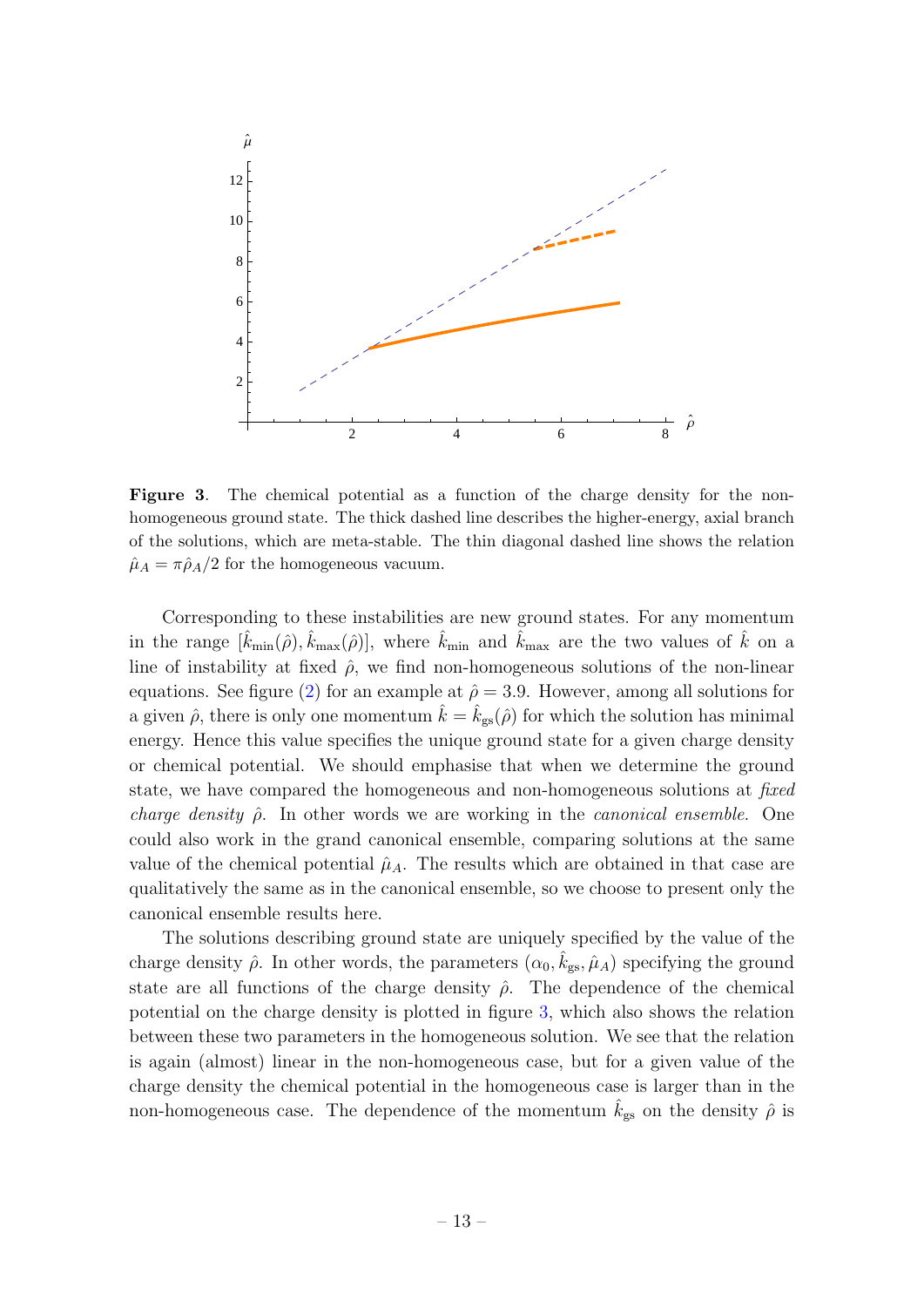

<span id="page-15-0"></span>Figure 4. The momentum of the spatial modulation as a function of the charge density for the non-homogeneous ground state. The dashed line describes the higher energy, axial branch. Observe that the momentum is practically independent of the density.

shown in figure [4.](#page-15-0) Interestingly, we see that the momentum is almost independent of the charge density. It would be interesting to understand better the reason for this behaviour. To see if this is a consequence of the Maxwell approximation of the DBI action, we will examine this relation again in the nonlinear DBI case in the next section. Finally, the dependence of the constant  $\alpha_0$  on the density  $\hat{\rho}$  is shown in figure [5.](#page-16-0) As is visible from equation  $(3.19)$  this constant is equal to the amplitude of the current components  $J_{\eta_1}$  and  $J_{\eta_2}$ .

The difference between the free energies of the homogeneous and non-homogeneous configurations (see equation  $(6.5)$ ) for fixed value of the charge density  $\rho$ is displayed in figure [6.](#page-16-1) As required, we see that when  $\hat{\rho} > \hat{\rho}_{\rm crit}$ , the free energy of the non-homogeneous configuration is lower than the one of the homogeneous configuration, indicating that the system will settle in the new ground state. We also see that for large enough charge density,  $\hat{\rho} > 5.4$ , a new branch of solutions appears. While the first non-homogeneous branch is given by an even function  $h(z)$ , thus describing a vectorial current, the next branch is an odd function, describing an axial current. As the chemical potential is increased further, yet more branches occur, alternating between vectorial and axial. However, as is manifest from figure [6,](#page-16-1) all higher branches have higher values of the free energy, and thus correspond to excited states, not ground states.

Finally we should note that while the ground state is characterised by vectorial spatial components  $\eta_1$  and  $\eta_2$  of the current J, the charge density is always axial. This is a consequence of the fact that the integrand in [\(3.12\)](#page-11-0) is an even function for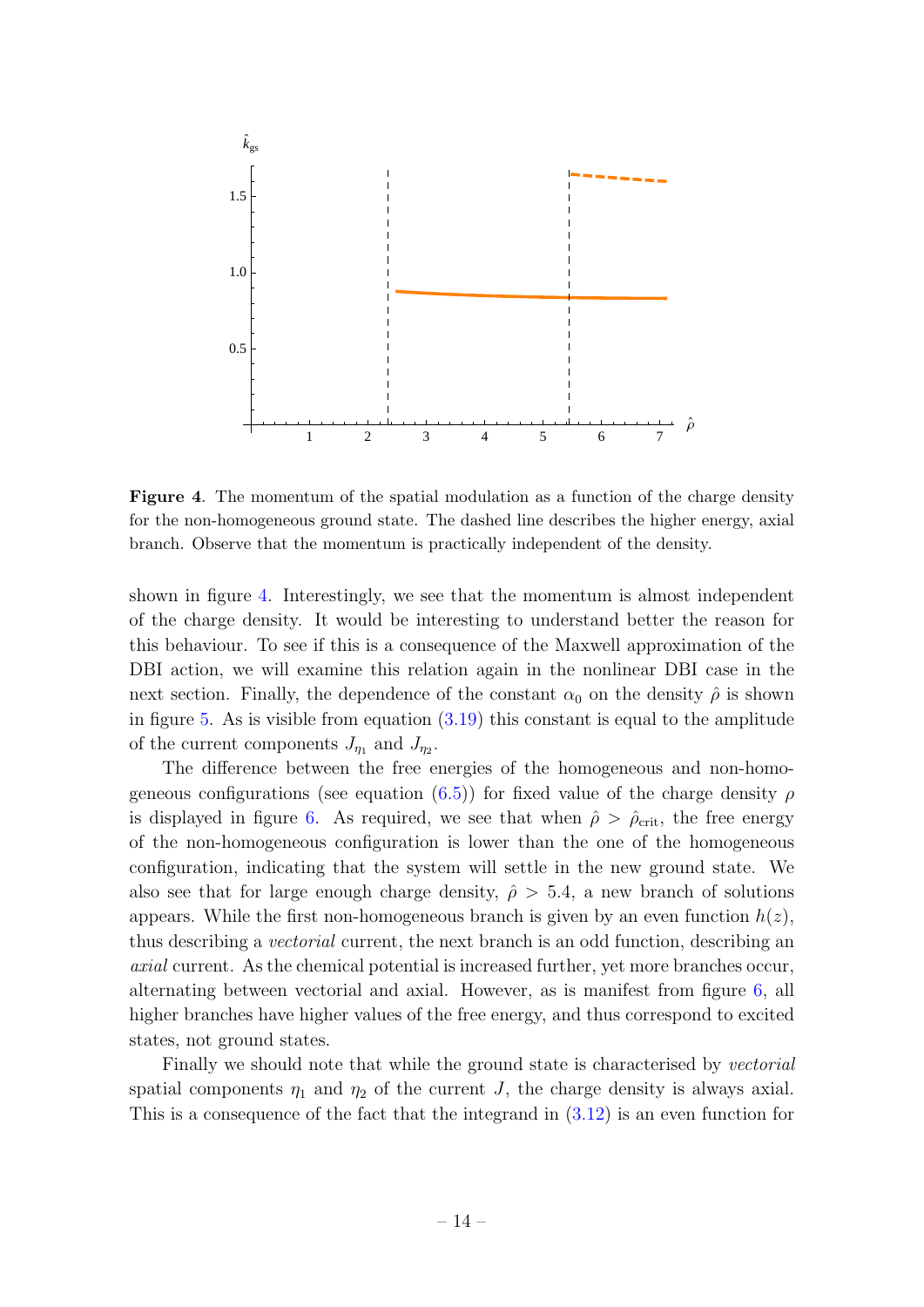

**Figure 5.** The amplitude of the expectation value of the currents  $\langle J_{\eta_1} \rangle$  or  $\langle J_{\eta_2} \rangle$  as a function of the density. The dashed curve is again the unstable axial branch.

<span id="page-16-0"></span>

<span id="page-16-1"></span>Figure 6. The difference between the free energies of the homogeneous and nonhomogeneous configurations as a function of the charge density. The dashed line depicts the axial ground state, which clearly has higher energy and is therefore unstable.

any function  $h(z)$ .

In conclusion, we see that the Sakai-Sugimoto model predicts that, even at zero temperature, a non-trivial condensate of vector mesons forms for sufficiently large value of the axial chemical potential  $\mu_A$ . This condensate is non-homogeneous, and its spatial modulation has a momentum vector which is almost constant as a function of the chemical potential. These results complement those in deconfined phase obtained by  $[5]$ .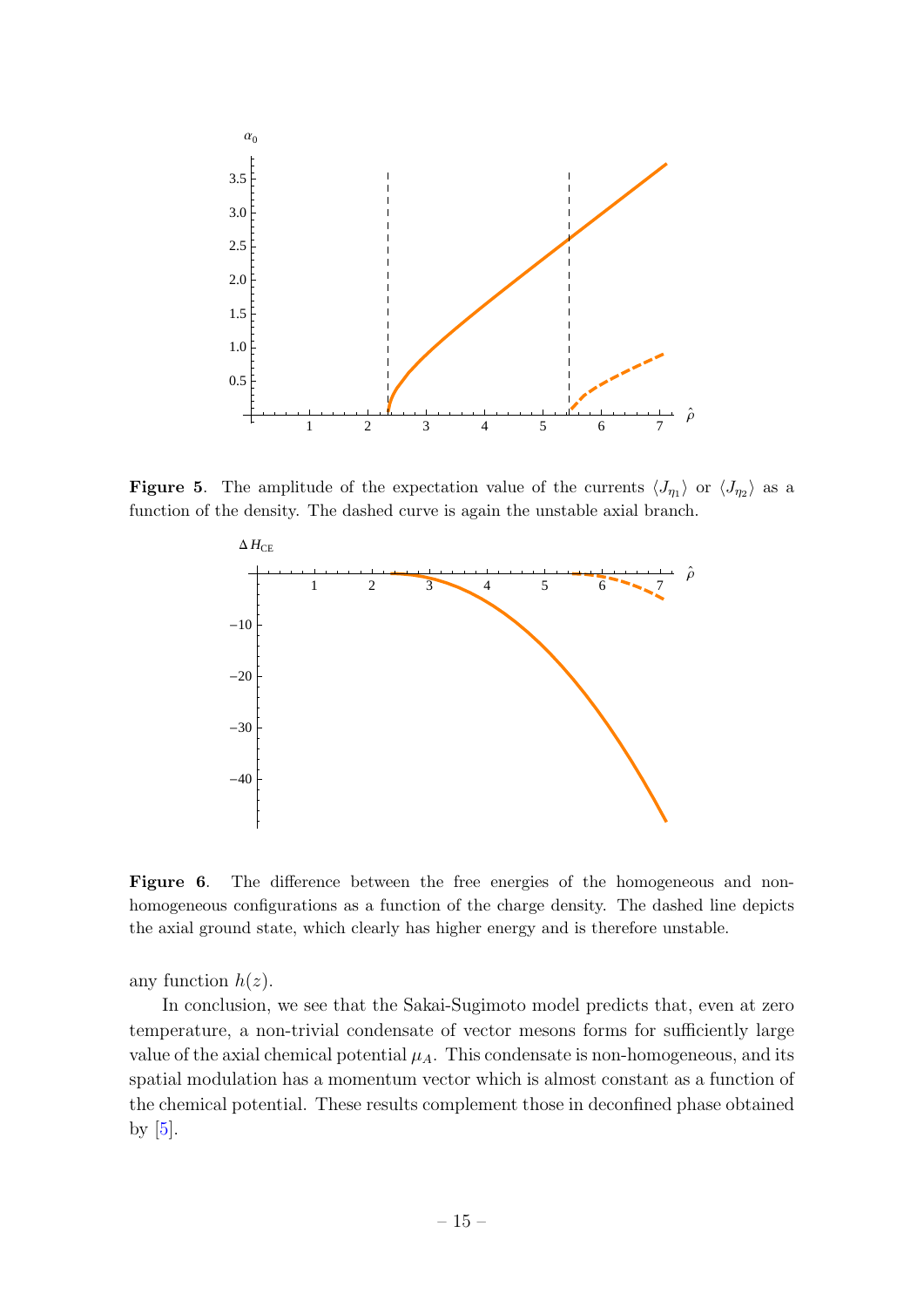## <span id="page-17-0"></span>4 Spatially modulated phase for the DBI action

In the Maxwell-Chern-Simons theory, an instability towards a new ground state of the type found in the previous section will always occur, independent of the strength of the Chern-Simons coupling. This is simply because the electric field (and hence the axial chemical potential  $\mu_A$ ) can be made arbitrarily large. However, given the fact that the Chern-Simons term is of order  $\lambda^{-1}$  with respect to the Maxwell term, the fields in this new ground state are necessarily of order  $\lambda$ . The solution found in the previous section can therefore not be seen as an approximate solution to the full DBI system, since the truncation that leads to the Maxwell action assumes that  $\lambda$  is small. Re-analysing the computation for the DBI action may thus yield qualitatively new results.<sup>[6](#page-17-1)</sup>

Furthermore, in the full DBI system, there is an upper bound on the electric field, which may prevent the instability from setting in [\[5\]](#page-24-4). A final reason to repeat the previous analysis for the DBI-Chern-Simons action is to examine the question whether the non-linearities of the DBI action modify the values of the ground state momentum  $k_{\rm gs}$ , perhaps making it dependent on the charge density.

Our starting point is the DBI action for the  $DS-\overline{DS}$  system, after integration over the  $S<sup>4</sup>$  (on which none of the fields which are turned on depend),

$$
S_{\rm DBI} = -\int d^4x \, dz \, \gamma(z) \sqrt{-E} \tag{4.1}
$$

where

$$
E = \det(E_{mn}) \quad , \quad E_{mn} = g_{mn} + \beta(z) \mathcal{F}_{mn} \,, \tag{4.2}
$$

with

$$
\gamma(z) = V_{s^4} \mu_8 e^{-\phi} a(z)^{5/2} b(z)^2 = \frac{\bar{\lambda}^3 N_c}{\pi^2} K_z^{-1/3},
$$
  

$$
\beta(z) = \frac{2\pi \alpha'}{a(z)} = \frac{1}{2\bar{\lambda}} K_z^{1/6}.
$$
 (4.3)

Here  $g_{mn}$  is the effective 5-d metric defined in [\(2.10\)](#page-6-2) and  $a(z)$  and  $b(z)$  are given by

$$
a(z) = \frac{8}{27} M_{KK} R^3 K_z^{-1/6}, \quad b(z) = \frac{2}{3} M_{KK} R^3 K_z^{1/6}.
$$
 (4.4)

This action is coupled to the Chern-Simons term

$$
S_{\rm CS} = \frac{\alpha}{4} \epsilon^{\ell mnpq} \int d^4x dz \, \mathcal{A}_{\ell} \mathcal{F}_{mn} \mathcal{F}_{pq} \,. \tag{4.5}
$$

The coupling  $\alpha$  is defined to be  $\alpha = \hat{\alpha} N_c/(24\pi^2)$  with  $\hat{\alpha}$  fixed in string theory to  $\hat{\alpha} = 1$ . However, since we are interested in investigating the nature of the instability we will relax this condition and consider an arbitrary  $\hat{\alpha}$ .

<span id="page-17-1"></span><sup>&</sup>lt;sup>6</sup>Note that because the momentum scale k of the spatial modulation is set by  $M_{kk}$  (as follows from [\(3.14\)](#page-11-4)), higher-derivative corrections can be ignored when  $l_sM_{kk}$  is sufficiently small.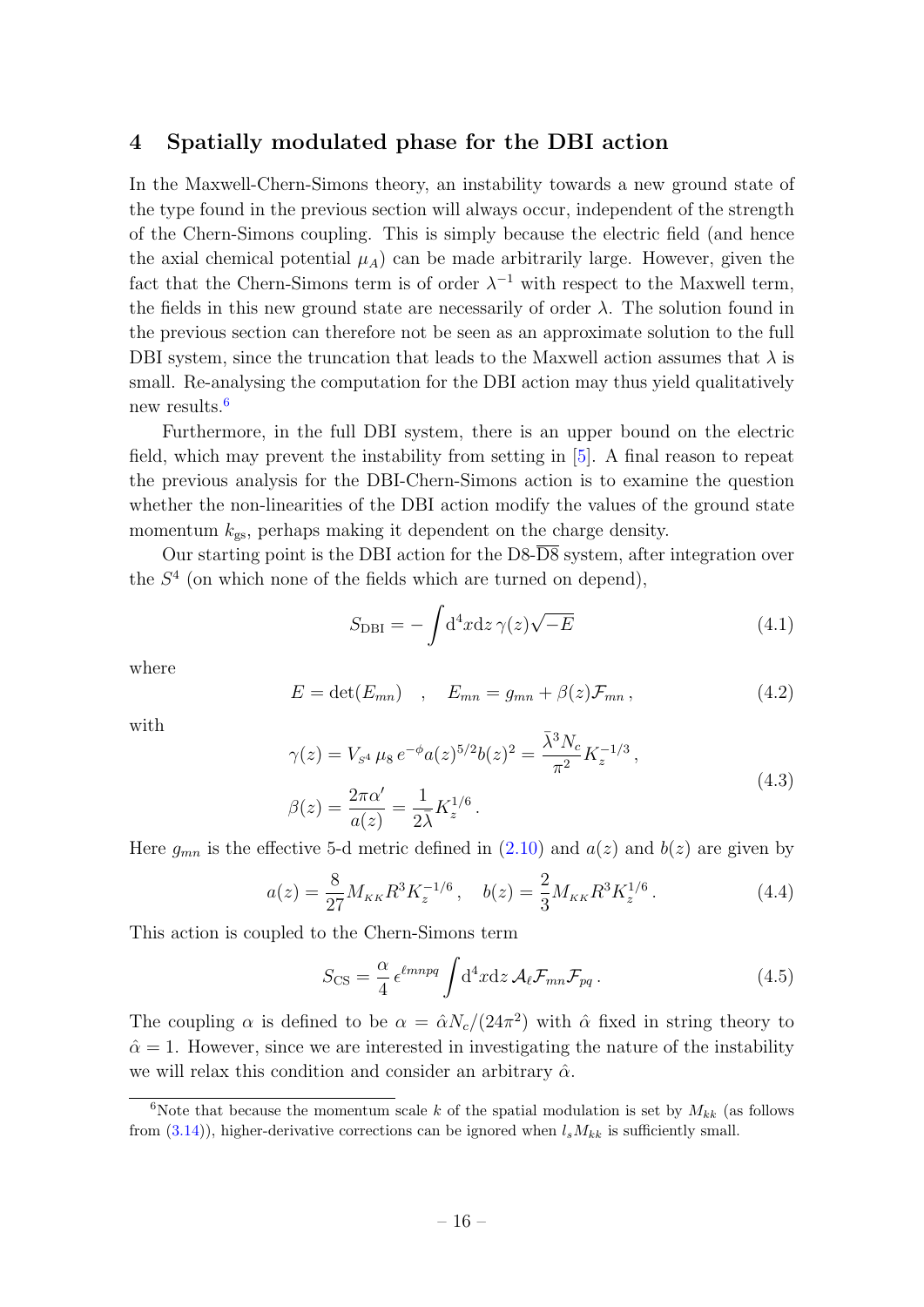The action variation leads to the DBI-CS equations

$$
\partial_m \left( \frac{\gamma \beta}{2} \sqrt{-E} E^{(\ell, m)} \right) + \frac{3}{4} \alpha \epsilon^{\ell m n p q} \mathcal{F}_{m n} \mathcal{F}_{p q} = 0, \qquad (4.6)
$$

and the boundary term

$$
\delta S_{\text{bdy}} = -\int d^4x dz \,\partial_m \left[ \left( \frac{\gamma \beta}{2} \sqrt{-E} E^{(\ell,m)} + \alpha \epsilon^{\ell mnpq} \mathcal{A}_n \mathcal{F}_{pq} \right) \delta \mathcal{A}_\ell \right]. \tag{4.7}
$$

Here we have introduced the antisymmetric tensor  $E^{(\ell,m)} = E^{\ell m} - E^{m\ell}$  where  $E^{\ell m}$ is defined by  $E^{\ell m} E_{mn} = \delta_n^{\ell}$ .

For the ansatz [\(3.10\)](#page-11-3), the nonzero components of  $E^{(\ell,m)}$  can be written as

$$
E^{(z,0)} = -\frac{2\beta g^{zz} g^{00} \partial_z f}{1 + g^{zz} g^{00} \beta^2 (\partial_z f)^2 + g^{zz} g^{xx} (\partial_z h)^2},
$$
  
\n
$$
E^{(z,i)} = -\frac{2\beta g^{zz} g^{xx} \partial_z A_i}{1 + g^{zz} g^{00} \beta^2 (\partial_z f)^2 + g^{zz} g^{xx} (\partial_z h)^2},
$$
  
\n
$$
E^{(1,i)} = -\frac{2\beta (g^{xx})^2 \partial_1 A_i}{1 + (g^{xx})^2 \beta^2 k^2 h^2}.
$$
\n(4.8)

Using these results the DBI-CS equations can be written in a form which puts all modifications due to the DBI action in a single function  $Q(z)$ : the equation  $(3.12)$ becomes

$$
Q(z)K_z \partial_z \hat{f} = \hat{\rho} - \frac{\hat{\alpha}}{2} \hat{k} \hat{h}^2, \qquad (4.9)
$$

while the analogue of equation  $(3.13)$  for  $h(z)$  now reads

<span id="page-18-1"></span>
$$
Q(z)K_z \partial_z \left[Q(z)K_z \partial_z \hat{h}\right] + \left[\hat{\alpha}\hat{k}\hat{\rho} - K_z^{2/3}\hat{k}^2\right]\hat{h} - \frac{\hat{\alpha}^2}{2}\hat{k}^2\hat{h}^3 = 0. \tag{4.10}
$$

The function  $Q(z)$  itself is given by

<span id="page-18-2"></span>
$$
Q(z) = \frac{\sqrt{1 + \frac{1}{4K_z} \left[\hat{k}^2 \hat{h}^2 + K_z^{-2/3} \left(\hat{\rho} - \frac{\hat{\alpha}}{2} \hat{k} \hat{h}^2\right)^2\right]}}{\sqrt{1 + \frac{1}{4} K_z^{1/3} (\partial_z \hat{h})^2}}
$$
(4.11)

and we used again the dimensionless variables introduced in [\(3.14\)](#page-11-4).

#### <span id="page-18-0"></span>4.1 Stability analysis

Before solving the non-linear equation  $(4.10)$ , it is useful to analyse again possible instabilities in the fluctuation spectrum, in particular in order to see how they depend on the Chern-Simons coupling  $\alpha$ . Similar to the discussion for the Maxwell case, we can find unstable modes by solving for  $h(z)$  in the linearised version of  $(4.10)$ . Results for two values of  $\hat{\alpha}$  are given in figure [7.](#page-19-0) One observes that the number of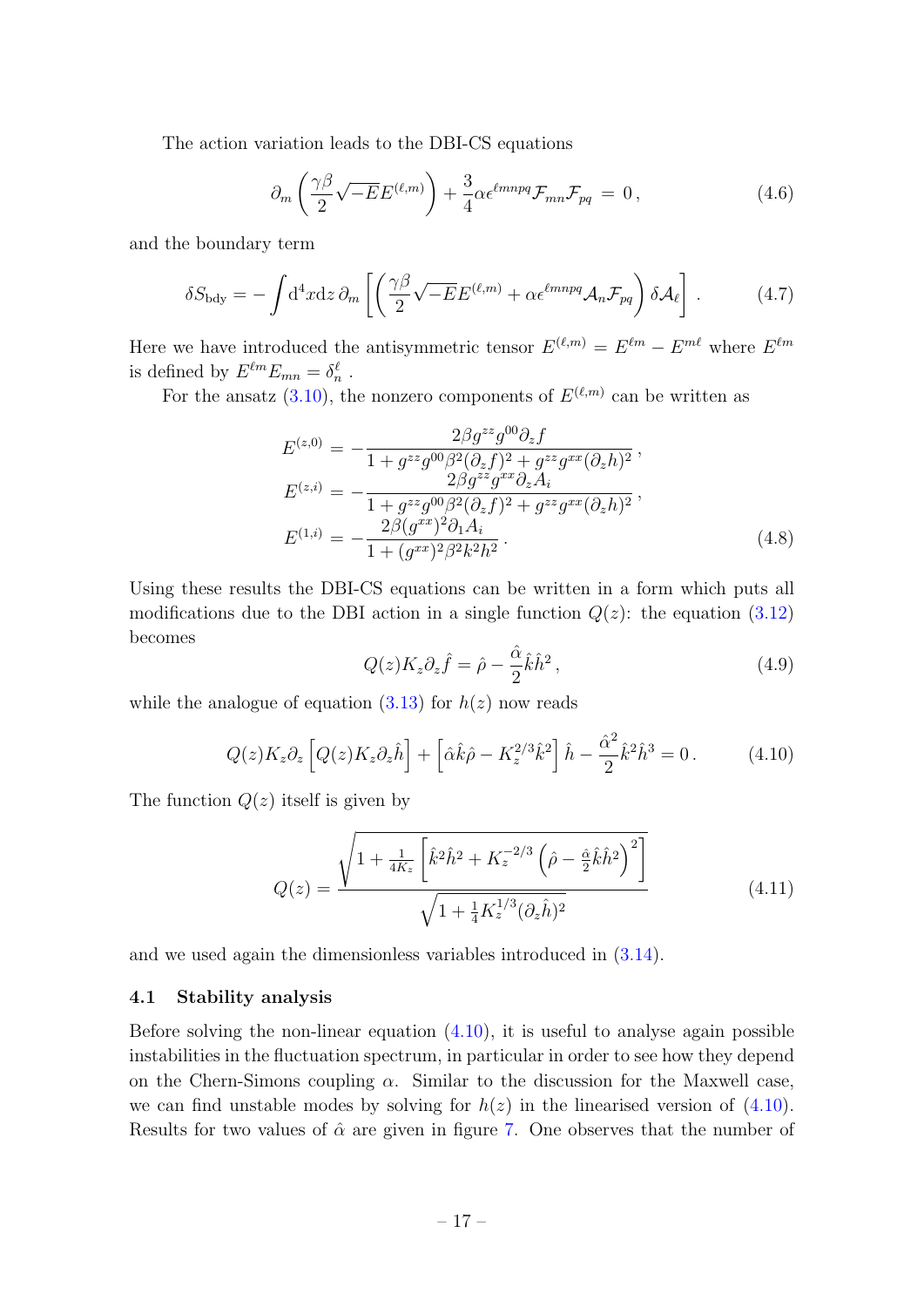

**Figure 7.** The relation between  $\rho$  and k for the unstable mode of the DBI system, for two values of the Chern-Simons coupling:  $\alpha = 1$  for the left panel and  $\alpha = 2$  for the right panel.

<span id="page-19-0"></span>

<span id="page-19-1"></span>Figure 8. The relation between the critical value of the density and the Chern-Simons parameter  $\hat{\alpha}$ . The critical density diverges as  $\hat{\alpha} \rightarrow 1/3$ .

solutions which survive from the Maxwell truncation is determined by the Chern-Simons coupling, and larger values typically make the curves shift to the bottom left of the graph. For  $\hat{\alpha} = 1$  (the value used in the Maxwell case), the critical density is now found to be  $\hat{\rho}_{\rm crit} \approx 3.46$ , i.e. larger than in the Maxwell case.

From this instability analysis one can also find the minimum value of  $\hat{\alpha}$  for which an instability is possible at all. Figure [8](#page-19-1) shows the critical density  $\rho_{\rm crit}$  as a function of  $\hat{\alpha}$ . This plot agrees with a divergence as  $\hat{\alpha} \to 1/3$ , just as in [\[5\]](#page-24-4), indicating that there is no instability in the system when  $\hat{\alpha}$  takes on smaller values. For such values, the non-linearities of the DBI action eliminate the instabilities visible in the Maxwell truncation.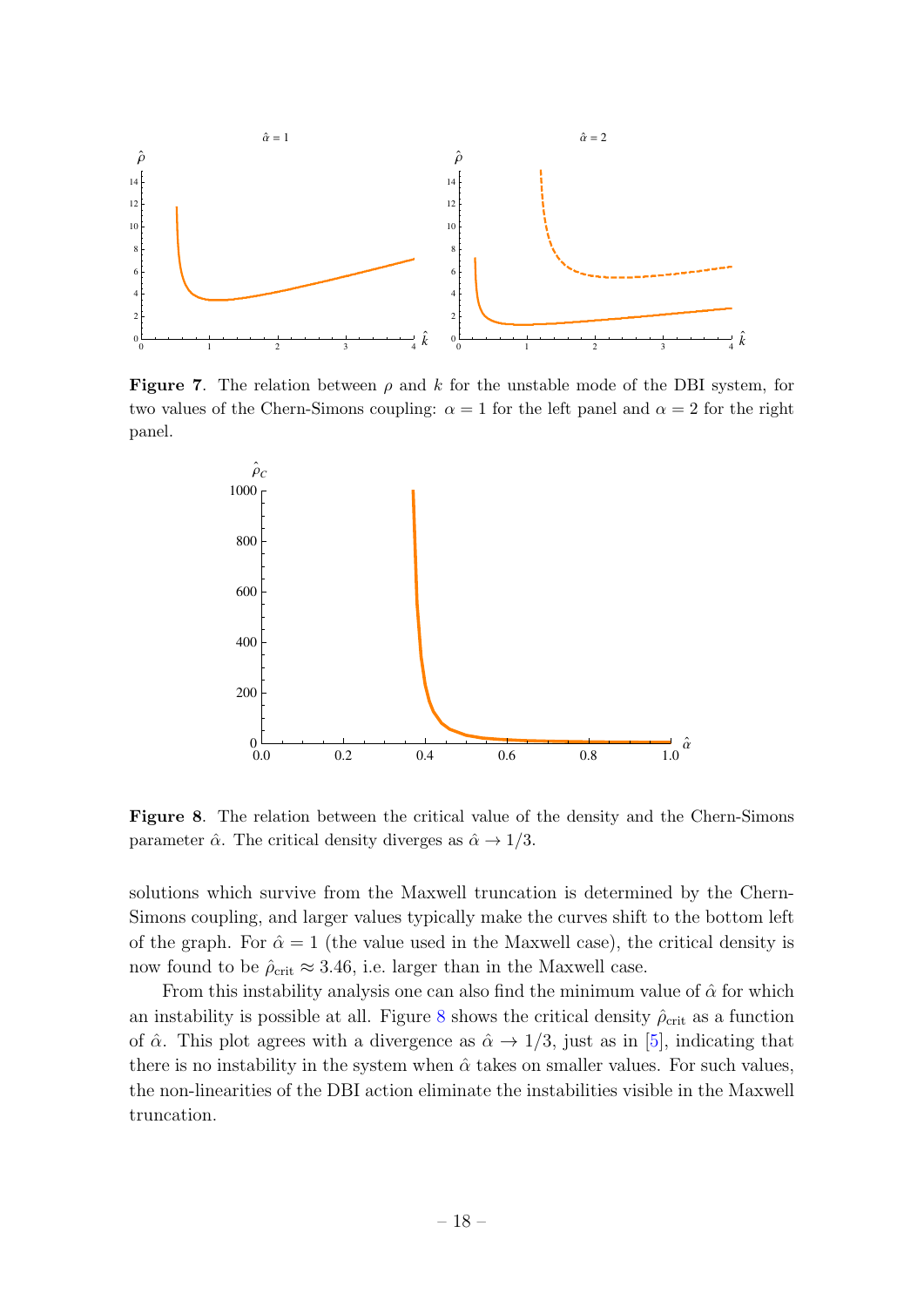

<span id="page-20-2"></span>Figure 9. Summary of the DBI analysis, with red (dark) curves depicting the DBI results and the Maxwell result is given in orange (light) for comparison. The left panel shows the expectation value of the current  $\langle J \rangle$  as a function of the density. The critical density has now shifted to  $\hat{\rho}_{\rm crit} \approx 3.46$ . The right panel shows that the momentum vector is still practically independent of  $\hat{\rho}$ , but has also changed value.

#### <span id="page-20-0"></span>4.2 Ground state: Maxwell versus DBI

Finally, we present the analysis of the non-homogeneous ground state in the DBI case. The logic of obtaining it is again the same as in the Maxwell case, so we will not dwell on it. We have already commented on the fact that the critical density is now substantially larger. This is again seen explicitly in the plot of the current expectation value  $\langle J_1 \rangle$  (or  $\langle J_2 \rangle$ ), given in the left panel of figure [9.](#page-20-2)

As far as the spatial modulation itself is concerned, we find from this analysis that the momentum vector  $k_{gs}$  for which the non-homogeneous ground state has minimal energy is now somewhat higher than in the Maxwell case. This is depicted in the right panel of figure [9.](#page-20-2) Nevertheless, it is still practically independent of the density.

Numerically, the instability at  $\hat{\rho}_{\rm crit} \approx 3.46$  corresponds, using  $M_{KK} = 949 \,\text{MeV}$ and  $\lambda = 16.6$  [\[6\]](#page-24-5), to a physical density of  $\rho_{\rm crit} = 4\kappa \tilde{\rho} \approx 0.79 N_c$  fm<sup>-3</sup> when  $N_f = 2$ (this is close to the numerical result of [\[5\]](#page-24-4) up to somewhat puzzling factors of two).

## <span id="page-20-1"></span>5 Discussion and open questions

We have analysed the effect of an axial chemical potential in the Sakai-Sugimoto model in the low-temperature phase where chiral symmetry is broken. We have found that for sufficiently large chemical potential, a vectorial condensate forms, which is spatially modulated with a momentum vector which is practically independent of the potential or charge density.

The results persist beyond the Maxwell truncation for the DBI action as well. The main difference between the two is that critical density and spatial modulation momentum take on larger values in the DBI case. The non-linearities thus in a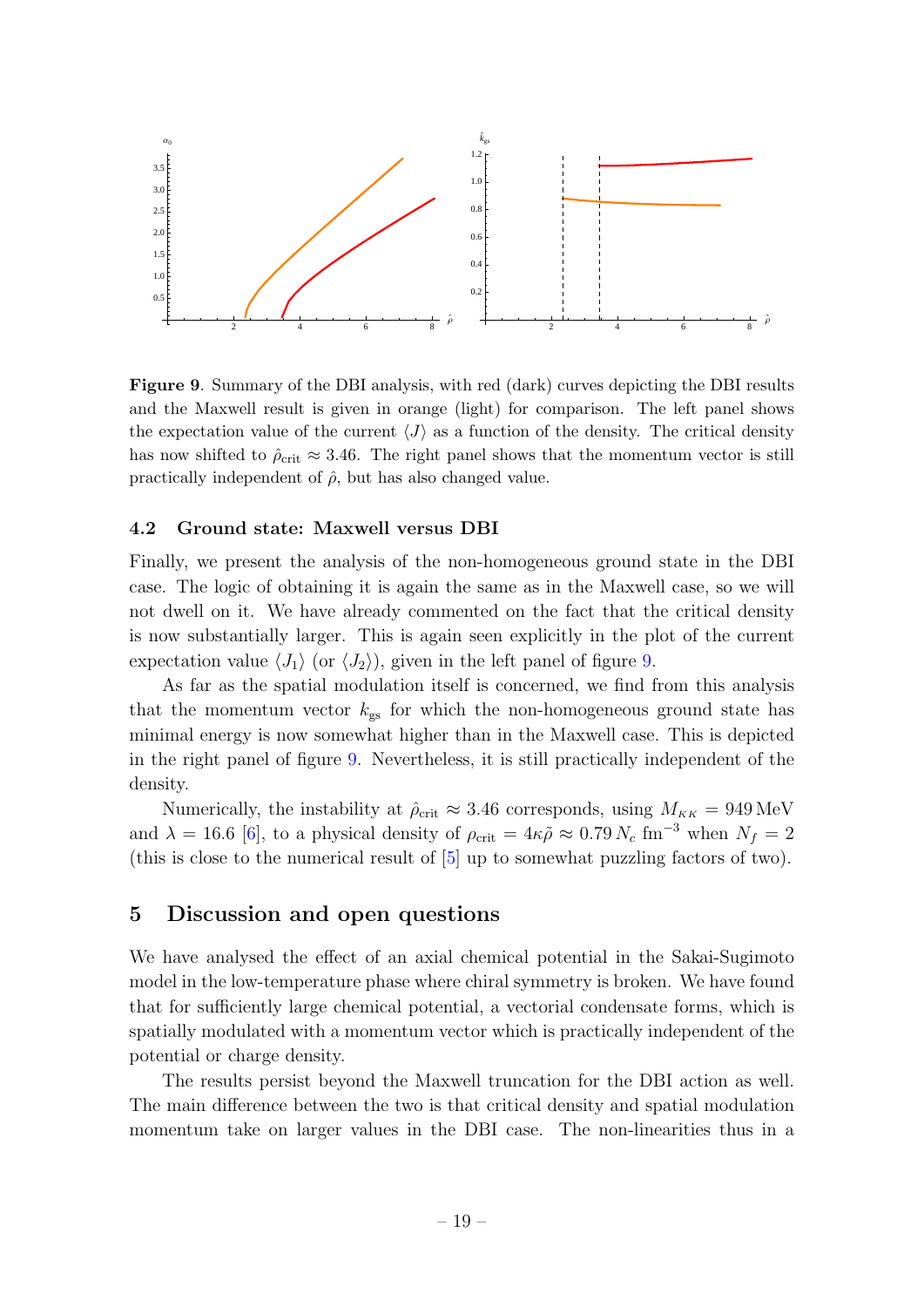sense stabilise the homogeneous phase. It would be interesting to understand if the instabilities of the type we find persist if further non-linearities due to gravity back-reaction are included.

It would also be interesting to understand if the new phase which we find occurs in other QCD-like theories, and in particular in QCD itself. The analysis of [\[12\]](#page-24-10) does not find this phase, so it is worthwhile to analyse other (holographic and non-holographic) models and isolate more carefully which feature of the theory is responsible for the existence of the new phase. It would also be interesting to understand how robust is our finding that the spatial modulation is almost independent of the value of the charge density, especially since in the large- $N_c$  analysis for the quark chemical potential [\[1\]](#page-24-0), the momentum is proportional to the chemical potential  $k_{\text{DGR}} \sim \mu_V$ .

Putting together our results with those of Park and Ooguri [\[5\]](#page-24-4), we can construct a large part of the phase diagram of the Sakai-Sugimoto model in the presence of an axial chemical potential. We see that both in the confining and non-confining (and chirally symmetric) phases at large enough values of the axial chemical potential a second order phase transition to a new non-homogeneous phase appears. To complete the phase diagram it would be interesting to study the deconfinement in the presence of the non-homogeneous condensate, and see if and how it modifies the deconfinement temperature. For related work in other models see e.g. [\[14\]](#page-24-13).

Finally, the chemical potential analysed in this paper can be embedded in the context discussed in [\[8\]](#page-24-7). The question then arises how the homogeneous (but nonisotropic) condensate found there competes with the non-homogeneous condensate found in the present paper. We will return to this question in a future publication.

## Acknowledgements

We thank Ofer Aharony and Cobi Sonnenschein for correspondence. This work was sponsored in part by STFC Rolling Grant ST/G000433/1.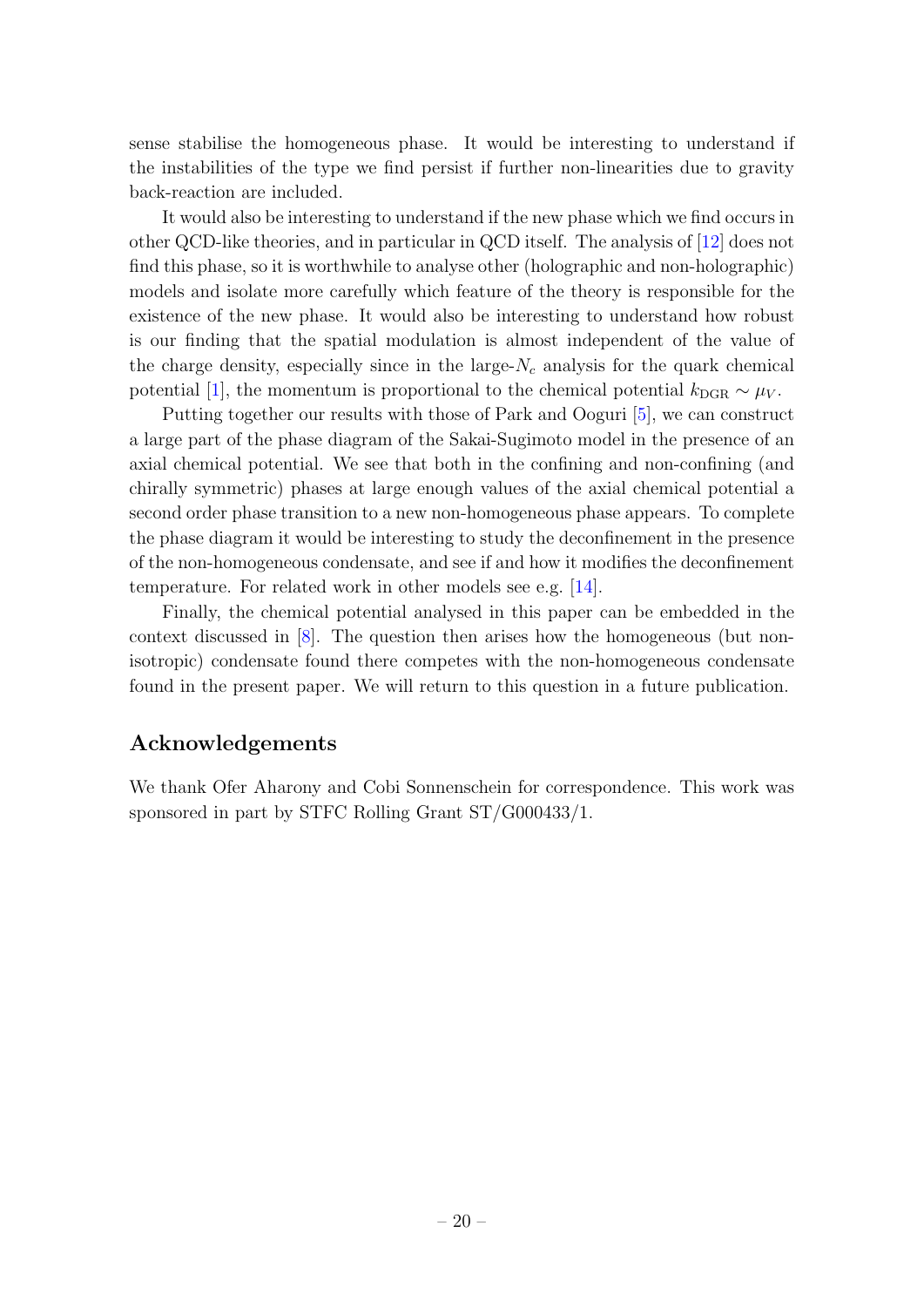## <span id="page-22-0"></span>6 Appendix: The Hamiltonian

#### <span id="page-22-1"></span>6.1 Maxwell truncation

Here we present the detailed formulas for the Hamiltonian associated with the Chern-Simons action, taking special care about the surface terms which are present for the  $D8-\overline{D8}$  system.

Our starting point is the Lagrangian density of the Maxwell-Chern-Simons action of  $(3.1)$ , where we split the space and time indices,

$$
\mathcal{L} = -\kappa \left[ \mathcal{F}^{0a} \mathcal{F}_{0a} + \frac{1}{2} \mathcal{F}^{ab} \mathcal{F}_{ab} \right] + \frac{\alpha}{4\sqrt{-g}} \epsilon^{0abcd} \left[ \mathcal{A}_0 \mathcal{F}_{ab} \mathcal{F}_{cd} + 4 \mathcal{F}_{0a} \mathcal{A}_b \mathcal{F}_{cd} \right] \tag{6.1}
$$

The conjugate momentum associated to  $\partial_0 A_a$  is given by

<span id="page-22-3"></span>
$$
\Pi^{a} = \frac{\partial \mathcal{L}}{\partial(\partial_{0} \mathcal{A}_{a})} = -2\kappa \mathcal{F}^{0a} + \frac{\alpha}{\sqrt{-g}} \epsilon^{0abcd} \mathcal{A}_{b} \mathcal{F}_{cd} , \qquad (6.2)
$$

so that the Hamiltonian takes the form

$$
H_{\text{M-CS}} = \kappa \int d^3 \overline{x} dz \left\{ \sqrt{-g} \left[ -\mathcal{F}^{0a} \mathcal{F}_{0a} + \frac{1}{2} \mathcal{F}^{ab} \mathcal{F}_{ab} \right] + \partial_a \left[ \sqrt{-g} \Pi^a \mathcal{A}_0 \right] \right.
$$
  

$$
- 2 \left[ \partial_a (\sqrt{-g} \mathcal{F}^{a0}) + \frac{3\alpha}{8\kappa} \epsilon^{0abcd} \mathcal{F}_{ab} \mathcal{F}_{cd} \right] \mathcal{A}_0 \right\}.
$$
 (6.3)

The first two terms in the above Hamiltonian belong to the bulk part  $H_{\text{bulk}}$ , the third term is a surface term, i.e. a boundary Hamiltonian  $H_{\text{bdy}}$ , while the terms in the last line vanish, since it is just the zeroth component of the Maxwell-Chern-Simons equations of motion.

Using the Maxwell-CS equations of motion and the ansatz [\(3.10\)](#page-11-3), the canonical momentum  $(6.2)$  reduces to

<span id="page-22-4"></span><span id="page-22-2"></span>
$$
\Pi^{i} = 0, \quad \Pi^{z} = \frac{2\kappa}{\sqrt{-g}} \left[ -\tilde{\rho} + \frac{\alpha}{2\kappa} kh^{2} \right], \tag{6.4}
$$

and the Hamiltonian becomes  $H_{\text{M-CS}} = H_{\text{bulk}} + H_{\text{bdy}}$  with

$$
H_{\text{bulk}} = \mathcal{H} \int dz \left[ \frac{1}{K_z} (\hat{\rho} - \frac{\hat{k}}{2} \hat{h}^2)^2 + K_z (\partial_z \hat{h})^2 + K_z^{-1/3} \hat{k}^2 \hat{h}^2 \right],
$$
 (6.5)

$$
H_{\text{bdy}} = 2\kappa V_x \left[ \left( -\tilde{\rho} + \frac{\alpha}{2\kappa} k h^2 \right) f \right]_{z \to -\infty}^{z \to \infty} = -4\mathcal{H} \,\hat{\rho} \,\hat{\mu}_A \,, \tag{6.6}
$$

where  $\mathcal{H} = M_{KK}^4 V_x \bar{\lambda}^3 N_c / (8\pi^2)$ , and we have expressed the result in terms of the dimensionless variables defined in [\(3.14\)](#page-11-4). We hence see that for our configuration, when there is non-vanishing value of chemical potential, the boundary Hamiltonian  $H_{\text{bdy}}$  is nonzero.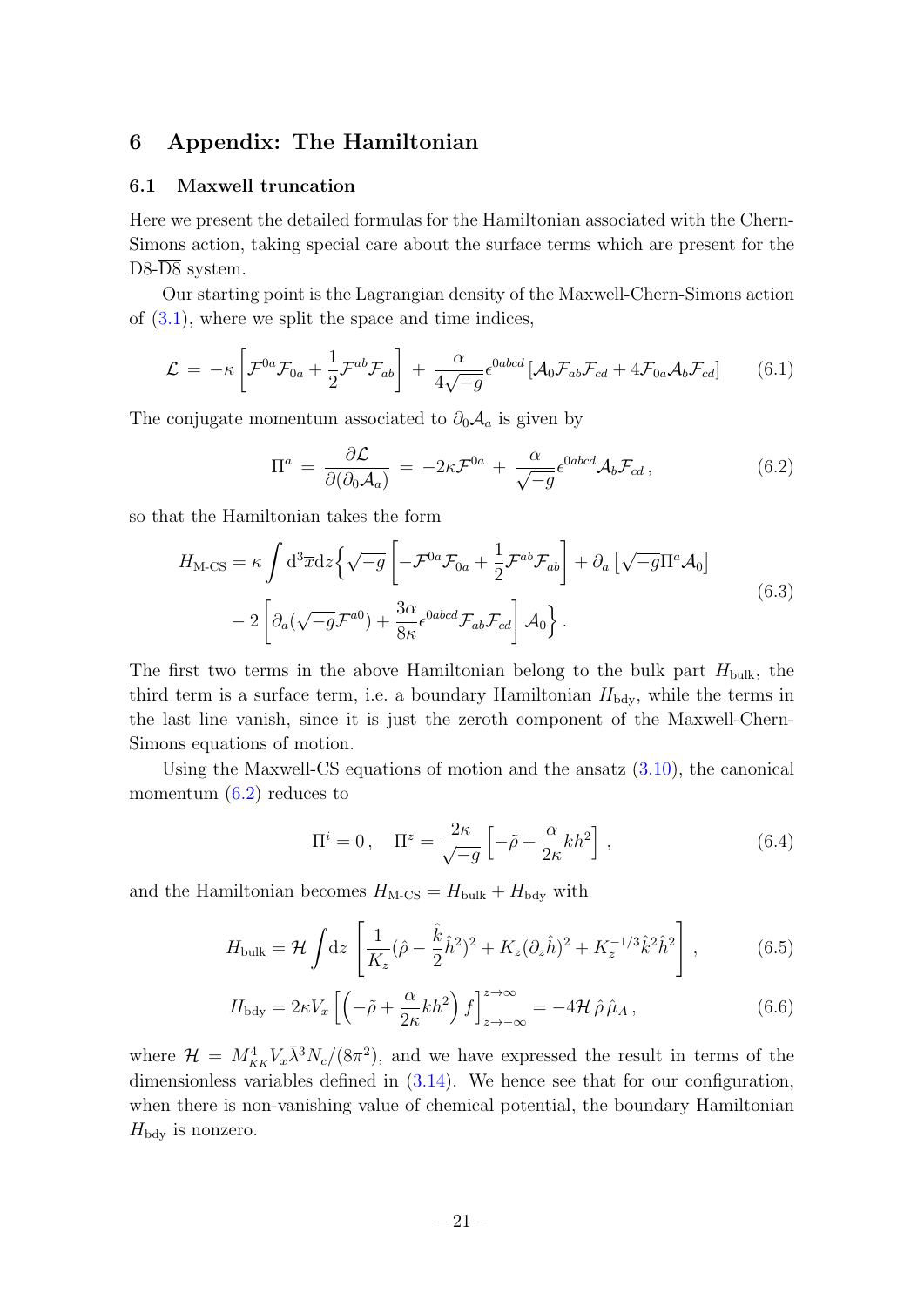By adding to the action an extra surface term  $S_{\text{bdy}}$  which for our configuration takes the form

$$
S_{\text{bdy}} = -2\kappa \tilde{\rho} \int d^4 x dz \, \partial_z f \,, \tag{6.7}
$$

one can remove the surface contribution to the equation of motion [\(3.3\)](#page-10-6) which originates from the variation of the action  $(3.1)$ . This addition also simultaneously cancels the boundary contribution to the Hamiltonian  $H_{\text{bdy}}$ . When comparing free energies of the various configurations in this paper, we therefore just need to compute the bulk contribution  $H_{\text{bulk}}$  to the Hamiltonian.

#### <span id="page-23-0"></span>6.2 DBI-CS Hamiltonian

The DBI-CS Lagrangian can be written as

$$
\mathcal{L} = -\frac{\gamma}{\sqrt{-g}}\sqrt{-E} + \frac{\alpha}{4\sqrt{-g}}\epsilon^{\ell mnpq}\mathcal{A}_{\ell}\mathcal{F}_{mn}\mathcal{F}_{pq},\qquad(6.8)
$$

The conjugate momentum for the gauge field is given by

$$
\Pi^{a} = \frac{\gamma \beta}{2\sqrt{-g}} \sqrt{-E} E^{(0,a)} + \frac{\alpha}{\sqrt{-g}} \epsilon^{0abcd} A_b \mathcal{F}_{cd} , \qquad (6.9)
$$

so the corresponding Hamiltonian is

$$
H_{\text{DBI-CS}} = \int d^3 \vec{x} dz \left\{ \gamma \sqrt{-E} \left[ 1 + \frac{\beta}{2} E^{(0,a)} \mathcal{F}_{0a} \right] + \partial_a \left[ \sqrt{-g} \Pi^a \mathcal{A}_0 \right] - \left[ \partial_a \left( \frac{\gamma \beta}{2} \sqrt{-E} E^{(0,a)} \right) + \frac{3}{4} \alpha \epsilon^{0abcd} \mathcal{F}_{ab} \mathcal{F}_{cd} \right] \mathcal{A}_0 \right\}.
$$
 (6.10)

Note that the last term vanishes because it is just the 0th component of the DBI-CS equations.

Using the DBI-CS equations and the ansatz  $(3.10)$ , the conjugate momentum reduces to

$$
\Pi^{i} = 0 \quad , \quad \Pi^{z} = \frac{1}{\sqrt{-g}} \left( -\bar{\rho} + \alpha k h^{2} \right) , \qquad (6.11)
$$

where  $\bar{\rho} = 2\kappa \tilde{\rho}$ . This is the same as the result [\(6.4\)](#page-22-4) found for the Maxwell truncation. The boundary term in the action variation takes the form

$$
\delta S_{\text{bdy}} = \bar{\rho} \int d^4 x dz \, \partial_z \delta f \,, \tag{6.12}
$$

so in order to obtain a stationary action we need to add the boundary term

$$
\tilde{S} = -\bar{\rho} \int d^4 x dz \, \partial_z f \,. \tag{6.13}
$$

This term cancels the boundary term in the Hamiltonian. The bulk term takes the form

$$
H_{\text{DBLCS}} = 8\mathcal{H} \int dz \, K_z^{2/3} Q(z) \left[ 1 + \frac{1}{4} K_z^{1/3} (\partial_z \hat{h})^2 \right] \,, \tag{6.14}
$$

with  $Q(z)$  given by  $(4.11)$ .